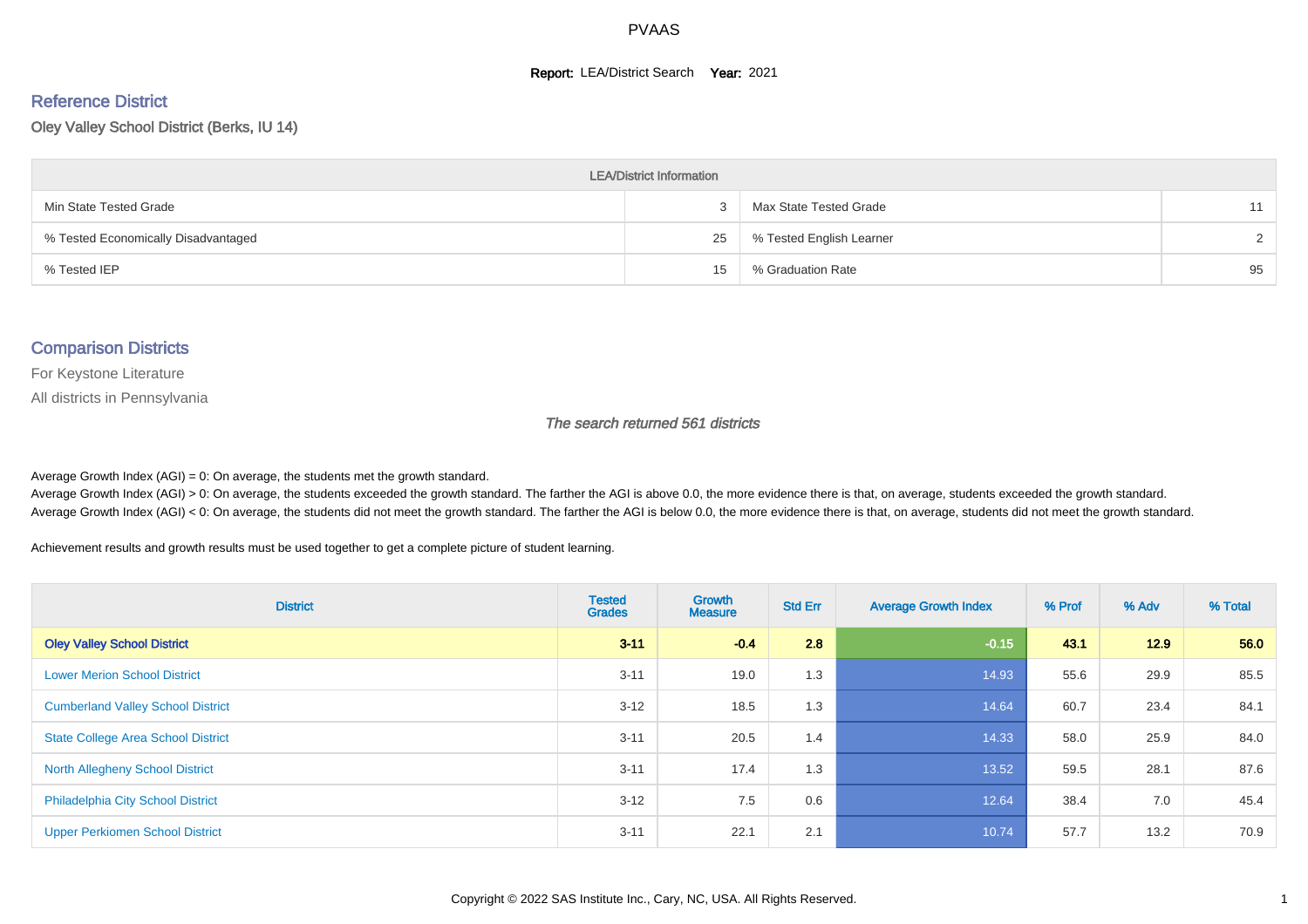| <b>District</b>                          | <b>Tested</b><br><b>Grades</b> | Growth<br><b>Measure</b> | <b>Std Err</b> | <b>Average Growth Index</b> | % Prof | % Adv  | % Total |
|------------------------------------------|--------------------------------|--------------------------|----------------|-----------------------------|--------|--------|---------|
| <b>Oley Valley School District</b>       | $3 - 11$                       | $-0.4$                   | 2.8            | $-0.15$                     | 43.1   | $12.9$ | 56.0    |
| Downingtown Area School District         | $3 - 11$                       | 12.1                     | 1.1            | 10.67                       | 60.0   | 23.5   | 83.6    |
| <b>Upper Saint Clair School District</b> | $3 - 11$                       | 18.5                     | 1.7            | 10.65                       | 61.8   | 30.1   | 91.9    |
| <b>West Chester Area School District</b> | $3 - 11$                       | 12.6                     | $1.2\,$        | 10.38                       | 66.8   | 20.2   | 87.0    |
| <b>Norwin School District</b>            | $3 - 11$                       | 18.0                     | 1.7            | 10.37                       | 58.5   | 27.0   | 85.4    |
| <b>Dallastown Area School District</b>   | $3 - 11$                       | 13.5                     | 1.5            | 8.84                        | 56.0   | 17.9   | 73.8    |
| <b>Upper Dublin School District</b>      | $3 - 12$                       | 15.4                     | 1.8            | 8.53                        | 60.8   | 24.8   | 85.6    |
| <b>North Penn School District</b>        | $3 - 11$                       | 9.1                      | 1.1            | 8.36                        | 55.8   | 17.0   | 72.8    |
| <b>Souderton Area School District</b>    | $3 - 11$                       | 12.4                     | 1.5            | 8.28                        | 61.7   | 15.2   | 76.9    |
| <b>Colonial School District</b>          | $3 - 11$                       | 14.0                     | 1.7            | 8.21                        | 60.2   | 19.6   | 79.8    |
| <b>Bethlehem Area School District</b>    | $3 - 11$                       | 9.3                      | 1.1            | 8.15                        | 44.7   | 12.0   | 56.7    |
| <b>Springfield School District</b>       | $3 - 11$                       | 13.8                     | 1.7            | 7.99                        | 60.9   | 21.5   | 82.4    |
| <b>Great Valley School District</b>      | $3 - 11$                       | 15.0                     | 1.9            | 7.98                        | 50.0   | 35.0   | 85.0    |
| Northern York County School District     | $3 - 11$                       | 15.6                     | 2.0            | 7.98                        | 57.4   | 11.5   | 68.8    |
| <b>Pennsbury School District</b>         | $3 - 11$                       | 11.7                     | 1.5            | 7.90                        | 60.1   | 21.3   | 81.3    |
| <b>Tyrone Area School District</b>       | $3 - 12$                       | 19.7                     | 2.5            | 7.87                        | 60.4   | 16.7   | 77.1    |
| <b>Penn-Trafford School District</b>     | $3 - 11$                       | 13.4                     | 1.7            | 7.87                        | 62.3   | 21.9   | 84.2    |
| <b>Council Rock School District</b>      | $3 - 11$                       | 8.9                      | 1.2            | 7.65                        | 62.8   | 16.6   | 79.4    |
| <b>Upper Merion Area School District</b> | $3 - 11$                       | 15.3                     | 2.0            | 7.62                        | 59.3   | 19.3   | 78.6    |
| Pennsylvania Cyber Charter School        | $3 - 11$                       | 11.6                     | 1.5            | 7.54                        | 46.3   | 5.0    | 51.3    |
| <b>Valley View School District</b>       | $3 - 11$                       | 18.1                     | 2.4            | 7.42                        | 53.7   | 14.7   | 68.4    |
| <b>Reading School District</b>           | $3 - 11$                       | 10.1                     | 1.4            | 7.25                        | 24.7   | 2.4    | 27.2    |
| <b>Central York School District</b>      | $3 - 12$                       | 12.3                     | 1.7            | 7.20                        | 55.5   | 11.5   | 67.0    |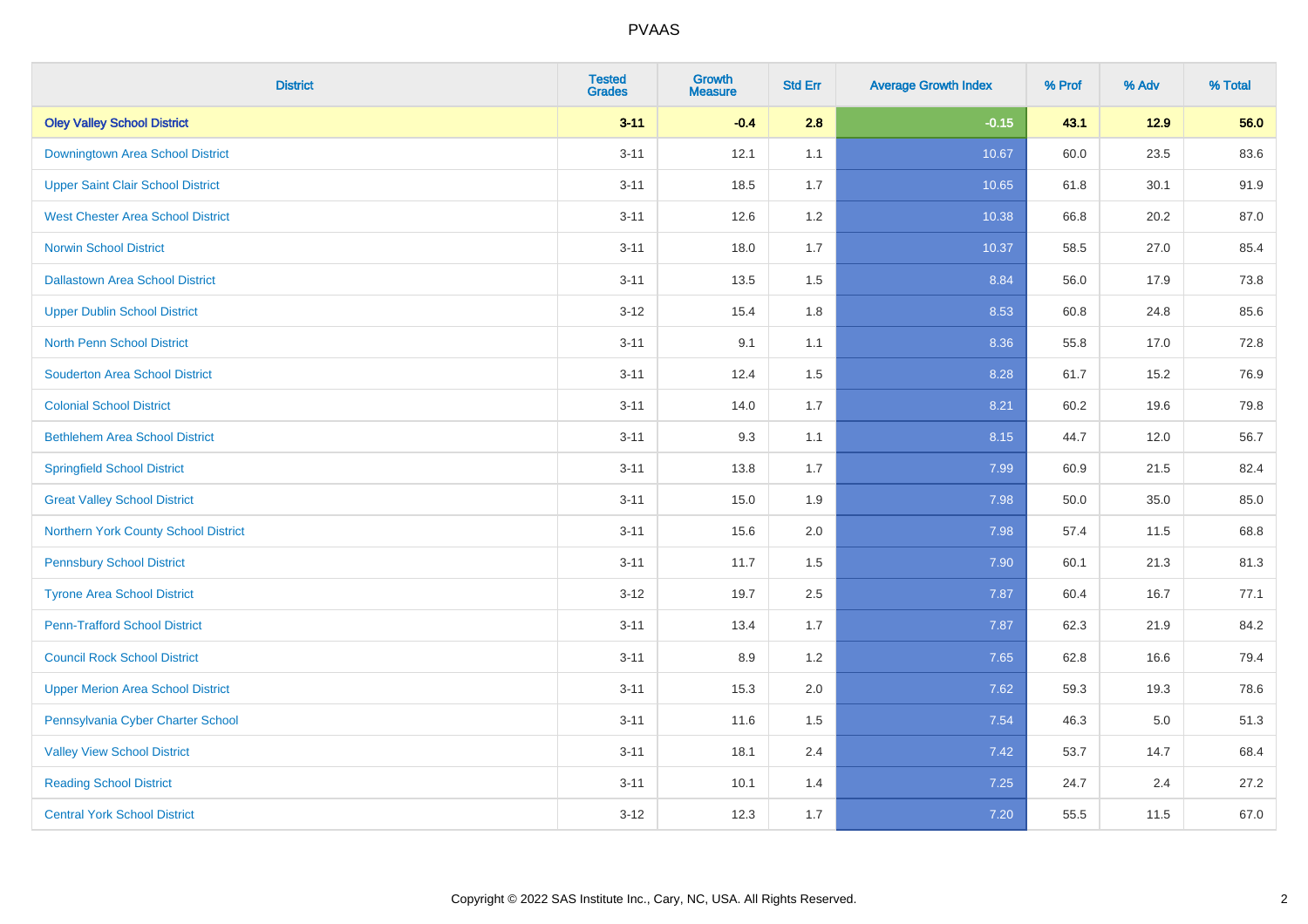| <b>District</b>                               | <b>Tested</b><br><b>Grades</b> | <b>Growth</b><br><b>Measure</b> | <b>Std Err</b> | <b>Average Growth Index</b> | % Prof | % Adv  | % Total |
|-----------------------------------------------|--------------------------------|---------------------------------|----------------|-----------------------------|--------|--------|---------|
| <b>Oley Valley School District</b>            | $3 - 11$                       | $-0.4$                          | 2.8            | $-0.15$                     | 43.1   | $12.9$ | 56.0    |
| <b>Delaware Valley School District</b>        | $3 - 11$                       | 12.6                            | 1.8            | 6.93                        | 55.2   | 16.2   | 71.4    |
| <b>Southern York County School District</b>   | $3 - 11$                       | 14.2                            | 2.1            | 6.91                        | 55.1   | 18.1   | 73.1    |
| <b>Wissahickon School District</b>            | $3 - 10$                       | 12.5                            | 1.8            | 6.85                        | 58.3   | 22.4   | 80.7    |
| <b>Hazleton Area School District</b>          | $3 - 11$                       | 9.6                             | 1.4            | 6.77                        | 45.0   | 7.8    | 52.9    |
| <b>Garnet Valley School District</b>          | $3 - 10$                       | 10.9                            | 1.7            | 6.53                        | 67.1   | 19.0   | 86.1    |
| <b>Derry Township School District</b>         | $3 - 10$                       | 12.8                            | 2.0            | 6.39                        | 54.8   | 25.8   | 80.6    |
| <b>Deer Lakes School District</b>             | $3 - 11$                       | 17.0                            | 2.7            | 6.32                        | 61.5   | 16.4   | 77.9    |
| <b>Pine-Richland School District</b>          | $3 - 11$                       | 11.5                            | 1.8            | 6.31                        | 60.6   | 24.4   | 85.0    |
| <b>Abington Heights School District</b>       | $3 - 11$                       | 13.5                            | 2.2            | 6.27                        | 58.3   | 16.2   | 74.5    |
| <b>Avon Grove School District</b>             | $3 - 10$                       | 10.0                            | 1.6            | 6.26                        | 56.3   | 18.6   | 74.9    |
| <b>Ridley School District</b>                 | $3 - 12$                       | 10.0                            | 1.6            | 6.10                        | 45.6   | 8.2    | 53.8    |
| <b>Saucon Valley School District</b>          | $3 - 11$                       | 14.7                            | 2.5            | 5.98                        | 48.7   | 20.2   | 69.0    |
| <b>Wilson School District</b>                 | $3 - 12$                       | 8.8                             | 1.5            | 5.96                        | 52.6   | 14.6   | 67.2    |
| <b>Mountain View School District</b>          | $3 - 11$                       | 20.9                            | 3.5            | 5.91                        | 57.8   | 20.3   | 78.1    |
| <b>Fleetwood Area School District</b>         | $3 - 10$                       | 12.2                            | 2.2            | 5.68                        | 53.5   | 11.6   | 65.2    |
| <b>Unionville-Chadds Ford School District</b> | $3 - 11$                       | 17.1                            | 3.1            | 5.51                        | 68.1   | 13.2   | 81.3    |
| <b>Mifflin County School District</b>         | $3 - 11$                       | 9.1                             | 1.7            | 5.49                        | 47.1   | 6.7    | 53.8    |
| Fox Chapel Area School District               | $3 - 11$                       | 9.8                             | 1.8            | 5.36                        | 56.6   | 28.6   | 85.2    |
| <b>Haverford Township School District</b>     | $3 - 11$                       | 8.0                             | 1.5            | 5.27                        | 53.0   | 25.5   | 78.6    |
| <b>Cocalico School District</b>               | $3 - 11$                       | 10.6                            | 2.0            | 5.18                        | 50.8   | 14.1   | 64.8    |
| <b>City CHS</b>                               | $10 - 11$                      | 13.6                            | 2.7            | 5.12                        | 45.8   | 3.0    | 48.8    |
| <b>Cornwall-Lebanon School District</b>       | $3 - 11$                       | 8.3                             | 1.6            | 5.08                        | 47.2   | 8.4    | 55.6    |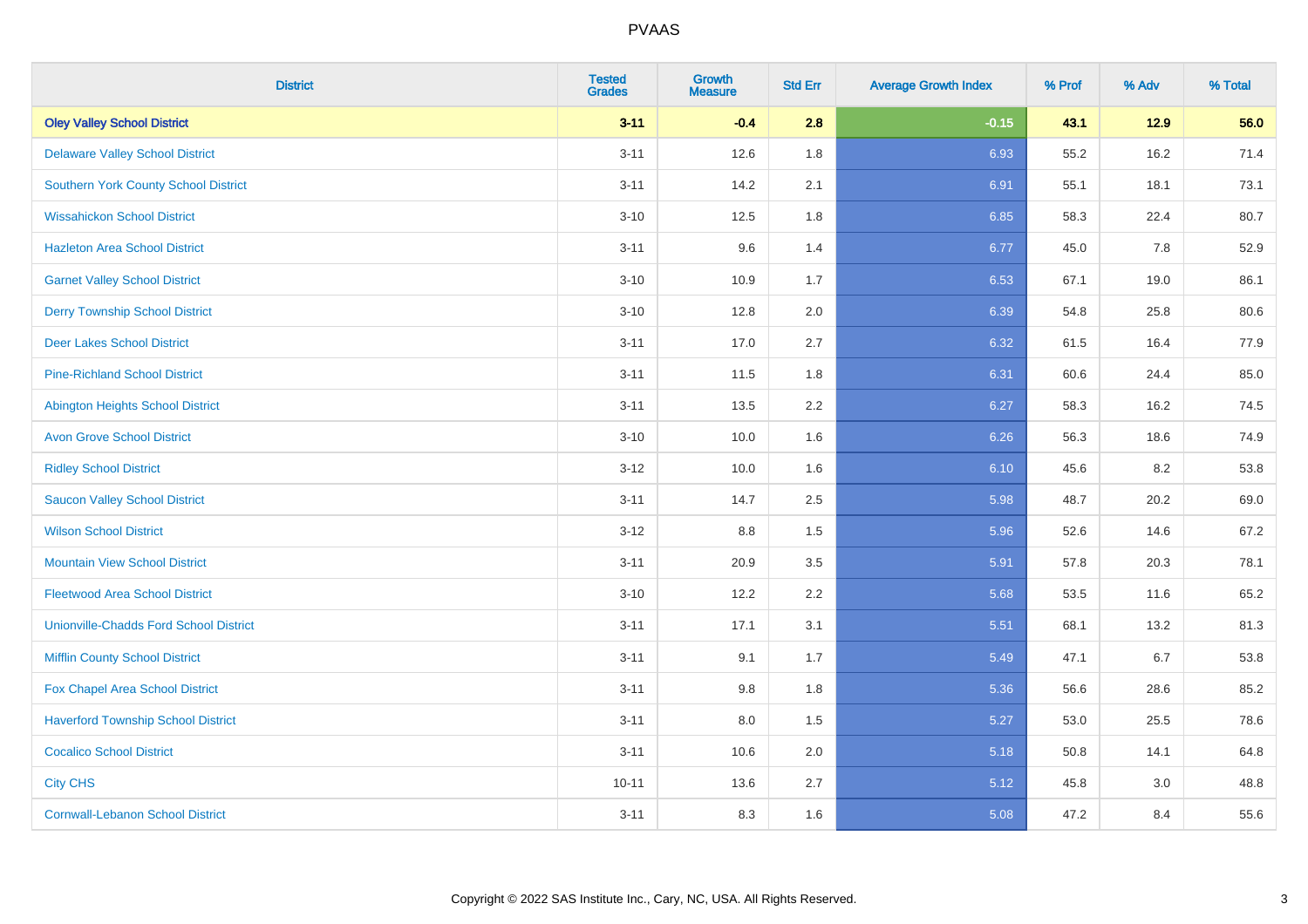| <b>District</b>                                    | <b>Tested</b><br><b>Grades</b> | <b>Growth</b><br><b>Measure</b> | <b>Std Err</b> | <b>Average Growth Index</b> | % Prof | % Adv | % Total |
|----------------------------------------------------|--------------------------------|---------------------------------|----------------|-----------------------------|--------|-------|---------|
| <b>Oley Valley School District</b>                 | $3 - 11$                       | $-0.4$                          | 2.8            | $-0.15$                     | 43.1   | 12.9  | 56.0    |
| <b>West Perry School District</b>                  | $3 - 11$                       | 12.5                            | 2.5            | 4.99                        | 56.6   | 8.4   | 65.0    |
| <b>York Suburban School District</b>               | $3 - 11$                       | 10.1                            | 2.1            | 4.91                        | 53.5   | 27.8  | 81.3    |
| <b>Commonwealth Charter Academy Charter School</b> | $3 - 10$                       | 9.1                             | 1.9            | 4.90                        | 47.2   | 9.1   | 56.3    |
| Shippensburg Area School District                  | $3 - 11$                       | 9.3                             | 1.9            | 4.84                        | 53.1   | 10.2  | 63.3    |
| Penns Valley Area School District                  | $3 - 12$                       | 14.0                            | 2.9            | 4.80                        | 41.9   | 23.1  | 65.0    |
| <b>Fort Leboeuf School District</b>                | $3 - 11$                       | 11.7                            | 2.5            | 4.73                        | 48.5   | 21.1  | 69.6    |
| <b>Conestoga Valley School District</b>            | $3 - 11$                       | 8.7                             | 1.8            | 4.69                        | 60.3   | 13.5  | 73.8    |
| <b>Derry Area School District</b>                  | $3 - 11$                       | 13.2                            | 2.8            | 4.69                        | 60.0   | 12.5  | 72.5    |
| <b>Littlestown Area School District</b>            | $3 - 11$                       | 11.4                            | 2.5            | 4.62                        | 55.2   | 10.4  | 65.6    |
| <b>Upper Darby School District</b>                 | $3 - 12$                       | 6.9                             | 1.5            | 4.62                        | 45.0   | 6.7   | 51.7    |
| Pocono Mountain School District                    | $3 - 12$                       | $6.8\,$                         | 1.5            | 4.62                        | 45.8   | 5.0   | 50.7    |
| Northern Bedford County School District            | $3 - 11$                       | 16.5                            | 3.6            | 4.58                        | 51.7   | 20.0  | 71.7    |
| <b>Spring-Ford Area School District</b>            | $3 - 11$                       | 6.0                             | 1.3            | 4.46                        | 60.8   | 16.5  | 77.4    |
| <b>Iroquois School District</b>                    | $3 - 11$                       | 13.1                            | 3.0            | 4.35                        | 48.2   | 7.8   | 56.0    |
| <b>Parkland School District</b>                    | $3 - 11$                       | 5.3                             | 1.2            | 4.30                        | 58.0   | 22.3  | 80.4    |
| <b>Centennial School District</b>                  | $3 - 10$                       | 7.1                             | 1.7            | 4.29                        | 50.1   | 8.7   | 58.9    |
| <b>Moon Area School District</b>                   | $3 - 11$                       | 8.2                             | 1.9            | 4.25                        | 58.7   | 18.5  | 77.2    |
| <b>Montoursville Area School District</b>          | $3 - 12$                       | 10.8                            | 2.5            | 4.24                        | 44.6   | 20.1  | 64.8    |
| <b>Greenwood School District</b>                   | $3 - 11$                       | 15.9                            | 3.9            | 4.11                        | 50.0   | 25.0  | 75.0    |
| <b>Greater Nanticoke Area School District</b>      | $3-12$                         | 11.2                            | 2.8            | 4.01                        | 38.0   | 12.4  | 50.4    |
| <b>William Penn School District</b>                | $3 - 12$                       | 8.3                             | 2.1            | 3.99                        | 35.6   | 3.0   | 38.7    |
| Lake-Lehman School District                        | $3 - 11$                       | 10.8                            | 2.7            | 3.93                        | 55.3   | 7.9   | 63.2    |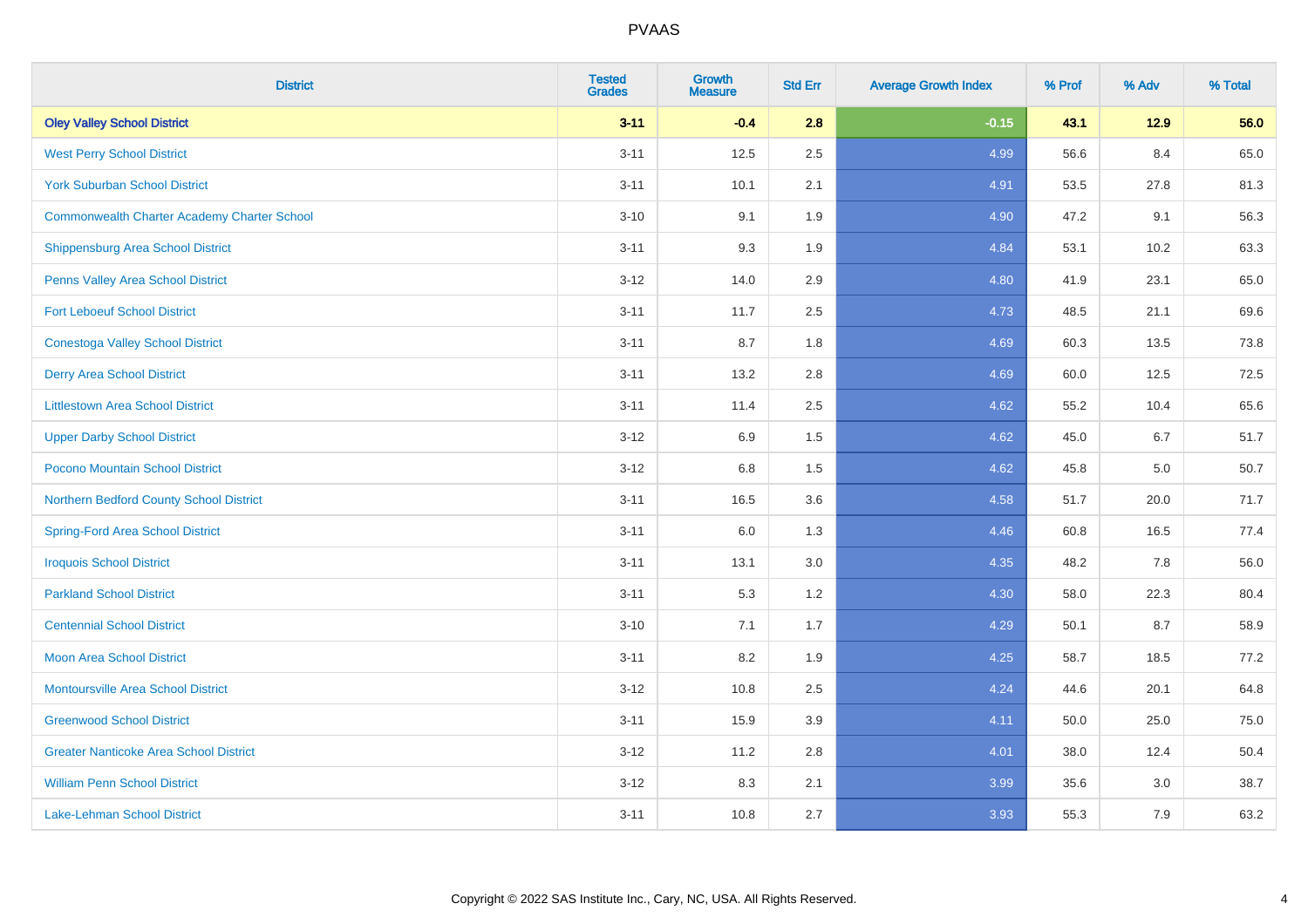| <b>District</b>                               | <b>Tested</b><br><b>Grades</b> | <b>Growth</b><br><b>Measure</b> | <b>Std Err</b> | <b>Average Growth Index</b> | % Prof | % Adv   | % Total  |
|-----------------------------------------------|--------------------------------|---------------------------------|----------------|-----------------------------|--------|---------|----------|
| <b>Oley Valley School District</b>            | $3 - 11$                       | $-0.4$                          | 2.8            | $-0.15$                     | 43.1   | 12.9    | 56.0     |
| <b>Freeport Area School District</b>          | $3 - 10$                       | 9.7                             | 2.5            | 3.91                        | 57.5   | 17.8    | 75.3     |
| <b>Allentown City School District</b>         | $3 - 12$                       | 5.3                             | 1.4            | 3.88                        | 25.3   | 2.7     | 28.0     |
| <b>Eastern Lebanon County School District</b> | $3 - 11$                       | 8.6                             | 2.2            | 3.84                        | 48.8   | 11.4    | 60.3     |
| <b>Octorara Area School District</b>          | $3 - 11$                       | 9.1                             | 2.4            | 3.82                        | 52.1   | 8.5     | 60.6     |
| <b>Midd-West School District</b>              | $3 - 11$                       | 10.3                            | 2.7            | 3.80                        | 58.0   | 13.4    | 71.4     |
| <b>Mckeesport Area School District</b>        | $3 - 12$                       | 9.0                             | 2.4            | 3.72                        | 31.0   | 4.5     | 35.5     |
| <b>Eastern York School District</b>           | $3 - 11$                       | 9.6                             | 2.6            | 3.71                        | 56.3   | 12.6    | 68.9     |
| <b>Hamburg Area School District</b>           | $3 - 11$                       | 8.9                             | 2.5            | 3.63                        | 43.5   | 8.2     | 51.7     |
| <b>West Shore School District</b>             | $3 - 12$                       | 5.0                             | 1.4            | 3.59                        | 54.2   | 9.4     | 63.6     |
| Selinsgrove Area School District              | $3 - 12$                       | 8.3                             | 2.3            | 3.54                        | 56.8   | 10.0    | 66.8     |
| Pen Argyl Area School District                | $3 - 12$                       | 9.2                             | 2.7            | 3.46                        | 50.0   | 12.6    | 62.6     |
| Ambridge Area School District                 | $3 - 12$                       | 9.1                             | 2.6            | 3.46                        | 50.4   | 10.7    | 61.1     |
| <b>Whitehall-Coplay School District</b>       | $3 - 11$                       | 6.1                             | 1.8            | 3.45                        | 49.3   | 7.4     | 56.6     |
| <b>School Lane Charter School</b>             | $3 - 11$                       | 12.4                            | 3.6            | 3.43                        | 59.1   | $9.8\,$ | 68.9     |
| Pennsylvania Virtual Charter School           | $3 - 11$                       | 11.8                            | $3.5\,$        | 3.37                        | 56.5   | 11.1    | 67.6     |
| Mastery Charter School - Hardy Williams       | $3 - 11$                       | 11.4                            | 3.4            | 3.33                        | 44.3   | 5.7     | $50.0\,$ |
| <b>Central Dauphin School District</b>        | $3 - 11$                       | 4.4                             | 1.3            | 3.32                        | 53.3   | 7.4     | 60.7     |
| Mechanicsburg Area School District            | $3 - 11$                       | 5.9                             | 1.8            | 3.29                        | 57.2   | 13.7    | 70.9     |
| <b>East Penn School District</b>              | $3 - 11$                       | 4.1                             | 1.3            | 3.27                        | 55.8   | 11.5    | 67.3     |
| <b>Tech Freire Charter School</b>             | $9 - 11$                       | 9.3                             | 2.9            | 3.26                        | 18.0   | 1.1     | 19.1     |
| <b>Wayne Highlands School District</b>        | $3 - 11$                       | 7.8                             | 2.4            | 3.23                        | 52.3   | 13.1    | 65.4     |
| <b>Sayre Area School District</b>             | $3 - 11$                       | 11.2                            | 3.5            | 3.20                        | 52.2   | 7.5     | 59.7     |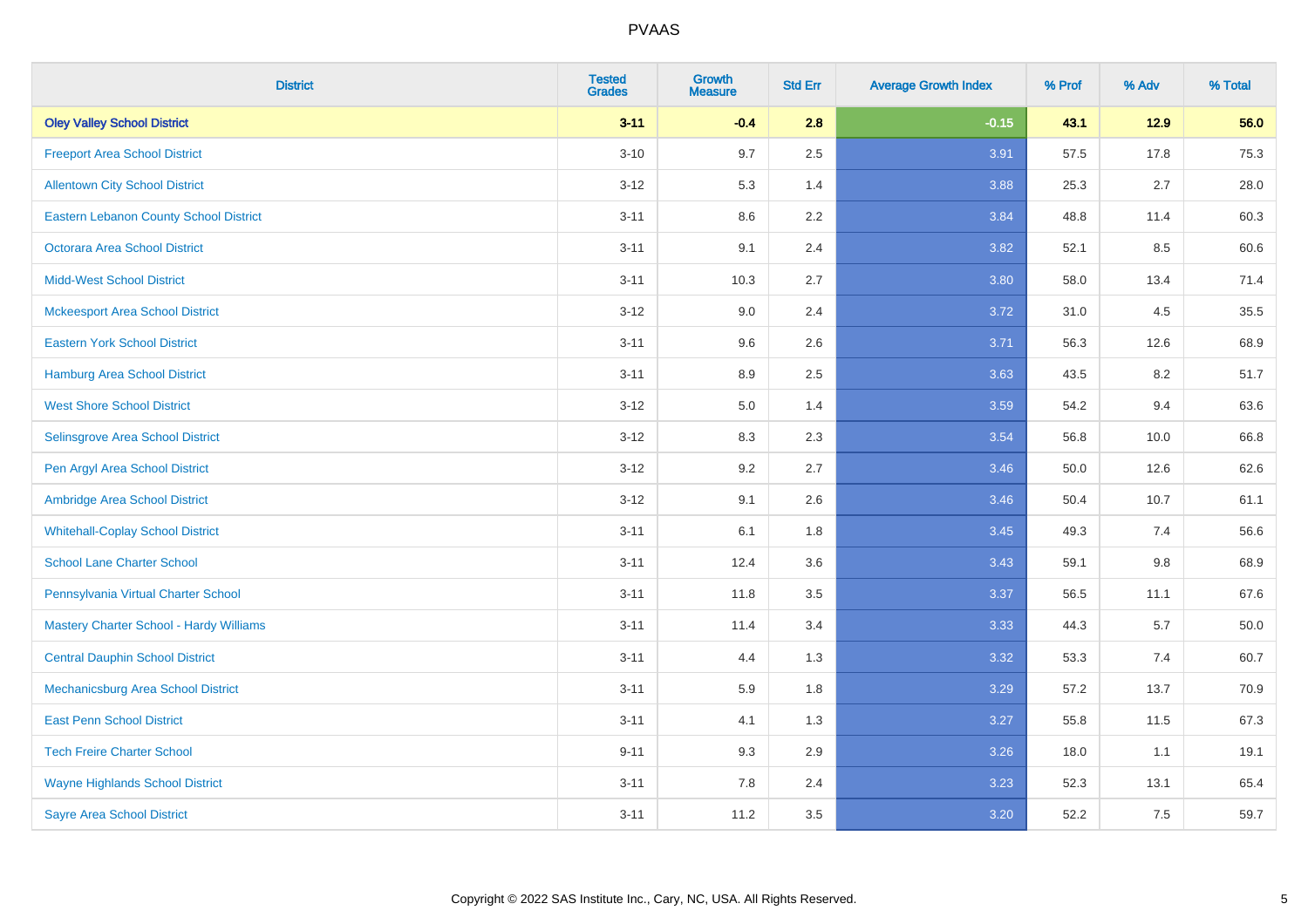| <b>District</b>                                | <b>Tested</b><br><b>Grades</b> | <b>Growth</b><br><b>Measure</b> | <b>Std Err</b> | <b>Average Growth Index</b> | % Prof | % Adv   | % Total |
|------------------------------------------------|--------------------------------|---------------------------------|----------------|-----------------------------|--------|---------|---------|
| <b>Oley Valley School District</b>             | $3 - 11$                       | $-0.4$                          | 2.8            | $-0.15$                     | 43.1   | $12.9$  | 56.0    |
| <b>Jamestown Area School District</b>          | $3 - 11$                       | 13.5                            | 4.2            | 3.19                        | 64.4   | 13.3    | 77.8    |
| <b>Bethel Park School District</b>             | $3 - 11$                       | 5.6                             | 1.8            | 3.18                        | 65.3   | 18.6    | 83.9    |
| <b>Avon Grove Charter School</b>               | $3 - 11$                       | 9.0                             | 2.9            | 3.13                        | 58.8   | 16.7    | 75.5    |
| <b>Ephrata Area School District</b>            | $3 - 11$                       | 5.6                             | 1.8            | 3.12                        | 54.7   | 9.5     | 64.2    |
| <b>Connellsville Area School District</b>      | $3 - 11$                       | 6.1                             | 2.0            | 3.05                        | 45.4   | 7.8     | 53.2    |
| Northern Cambria School District               | $3 - 11$                       | 10.0                            | 3.3            | 3.04                        | 47.4   | 5.1     | 52.6    |
| Saint Marys Area School District               | $3 - 11$                       | 7.8                             | 2.6            | 3.04                        | 57.0   | 8.2     | 65.2    |
| <b>Cranberry Area School District</b>          | $3 - 12$                       | 9.2                             | 3.0            | 3.04                        | 47.5   | 10.2    | 57.6    |
| Northeastern York School District              | $3 - 11$                       | 5.9                             | 2.0            | 3.03                        | 51.1   | 16.6    | 67.6    |
| <b>Neshaminy School District</b>               | $3 - 11$                       | 4.0                             | 1.3            | 3.02                        | 58.7   | 9.5     | 68.2    |
| Palmyra Area School District                   | $3 - 11$                       | 5.6                             | 1.9            | 2.96                        | 56.4   | 15.6    | 72.0    |
| <b>Montgomery Area School District</b>         | $3 - 11$                       | 10.7                            | 3.6            | 2.96                        | 48.7   | 12.4    | 61.1    |
| <b>Dover Area School District</b>              | $3 - 12$                       | 6.0                             | 2.1            | 2.94                        | 52.2   | $6.0\,$ | 58.2    |
| Daniel Boone Area School District              | $3 - 12$                       | 5.7                             | 2.0            | 2.88                        | 51.0   | 11.5    | 62.6    |
| <b>Stroudsburg Area School District</b>        | $3 - 11$                       | 5.5                             | 1.9            | 2.88                        | 48.1   | 4.2     | 52.3    |
| Hollidaysburg Area School District             | $3 - 11$                       | 6.0                             | 2.1            | 2.88                        | 57.1   | 12.3    | 69.4    |
| <b>Hempfield Area School District</b>          | $3 - 12$                       | 4.6                             | 1.6            | 2.86                        | 53.5   | 20.1    | 73.6    |
| <b>Jenkintown School District</b>              | $3 - 11$                       | 12.5                            | 4.4            | 2.84                        | 54.6   | 29.6    | 84.1    |
| Lehigh Valley Charter High School For The Arts | $9 - 10$                       | 7.3                             | 2.6            | 2.82                        | 62.3   | 18.2    | 80.5    |
| <b>Peters Township School District</b>         | $3 - 11$                       | 5.0                             | 1.8            | 2.76                        | 59.8   | 26.1    | 85.9    |
| <b>Warwick School District</b>                 | $3 - 11$                       | 5.2                             | 1.9            | 2.76                        | 46.4   | 17.0    | 63.3    |
| <b>Mars Area School District</b>               | $3 - 10$                       | 5.7                             | 2.1            | 2.75                        | 57.9   | 18.2    | 76.1    |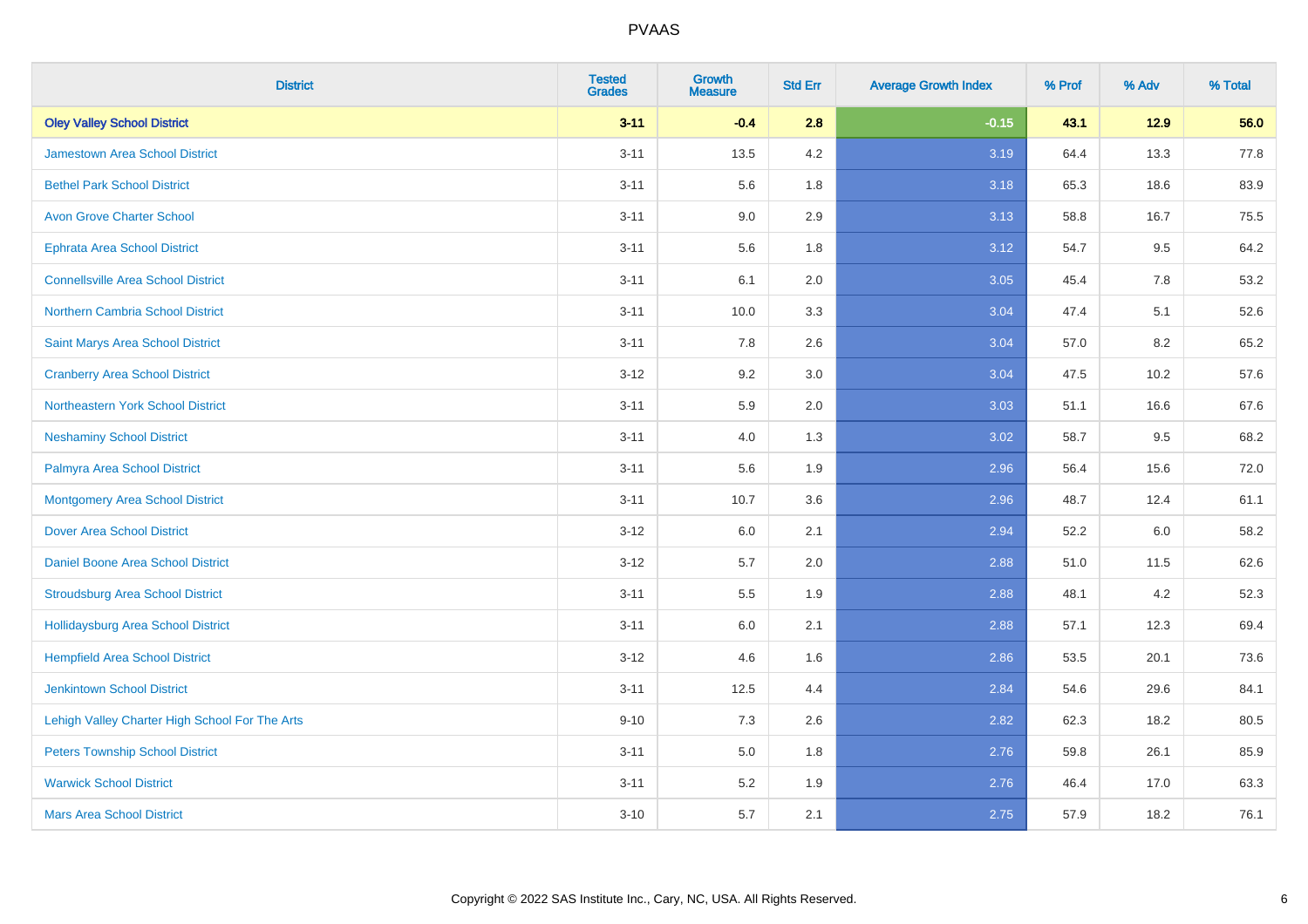| <b>District</b>                             | <b>Tested</b><br><b>Grades</b> | <b>Growth</b><br><b>Measure</b> | <b>Std Err</b> | <b>Average Growth Index</b> | % Prof | % Adv  | % Total |
|---------------------------------------------|--------------------------------|---------------------------------|----------------|-----------------------------|--------|--------|---------|
| <b>Oley Valley School District</b>          | $3 - 11$                       | $-0.4$                          | 2.8            | $-0.15$                     | 43.1   | $12.9$ | 56.0    |
| <b>Homer-Center School District</b>         | $3 - 11$                       | 9.7                             | 3.6            | 2.70                        | 45.1   | 17.2   | 62.3    |
| Multicultural Academy Charter School        | $9 - 11$                       | 9.5                             | 3.5            | 2.69                        | 22.0   | 0.0    | 22.0    |
| <b>Wyalusing Area School District</b>       | $3 - 12$                       | $8.8\,$                         | 3.3            | 2.68                        | 54.6   | 11.7   | 66.2    |
| <b>Spring Grove Area School District</b>    | $3 - 11$                       | 5.6                             | 2.1            | 2.68                        | 55.1   | 15.0   | 70.1    |
| <b>Kennett Consolidated School District</b> | $3 - 11$                       | 4.8                             | 1.8            | 2.61                        | 52.5   | 10.7   | 63.2    |
| New Hope-Solebury School District           | $3 - 11$                       | $7.5\,$                         | 2.9            | 2.57                        | 68.2   | 22.7   | 90.9    |
| <b>Penncrest School District</b>            | $3 - 11$                       | 5.7                             | 2.2            | 2.57                        | 47.2   | 7.1    | 54.3    |
| Renaissance Academy Charter School          | $3 - 11$                       | 8.3                             | 3.3            | 2.54                        | 45.6   | 22.8   | 68.4    |
| Northampton Area School District            | $3 - 11$                       | 4.0                             | 1.6            | 2.51                        | 52.3   | 10.8   | 63.1    |
| <b>Clarion Area School District</b>         | $3 - 11$                       | 10.3                            | 4.1            | 2.51                        | 45.4   | 14.6   | 60.0    |
| 21st Century Cyber Charter School           | $6 - 12$                       | 5.7                             | 2.3            | 2.50                        | 56.7   | 8.3    | 65.0    |
| <b>Shenandoah Valley School District</b>    | $3 - 11$                       | 9.7                             | 3.9            | 2.49                        | 28.3   | 5.0    | 33.3    |
| Wilmington Area School District             | $3 - 11$                       | 7.5                             | 3.0            | 2.48                        | 55.1   | 5.1    | 60.2    |
| <b>Bethlehem-Center School District</b>     | $3 - 10$                       | 8.1                             | 3.3            | 2.46                        | 35.1   | 1.4    | 36.5    |
| <b>Belmont Charter School</b>               | $3 - 10$                       | 16.0                            | 6.5            | 2.45                        | 64.3   | 0.0    | 64.3    |
| <b>Belle Vernon Area School District</b>    | $3 - 11$                       | 6.5                             | 2.6            | 2.44                        | 55.6   | 11.1   | 66.7    |
| <b>Wattsburg Area School District</b>       | $3 - 11$                       | 6.5                             | 2.7            | 2.43                        | 42.7   | 7.6    | 50.3    |
| People For People Charter School            | $3 - 12$                       | 13.3                            | 5.5            | 2.43                        | 13.5   | 0.0    | 13.5    |
| <b>New Foundations Charter School</b>       | $3 - 11$                       | 5.4                             | 2.2            | 2.41                        | 47.2   | 2.5    | 49.8    |
| <b>Hampton Township School District</b>     | $3 - 11$                       | 5.1                             | 2.2            | 2.35                        | 54.0   | 28.2   | 82.2    |
| <b>Franklin Area School District</b>        | $3 - 11$                       | 6.6                             | 2.8            | 2.34                        | 48.2   | 4.5    | 52.7    |
| <b>Governor Mifflin School District</b>     | $3 - 11$                       | 4.1                             | 1.8            | 2.33                        | 42.5   | 7.2    | 49.7    |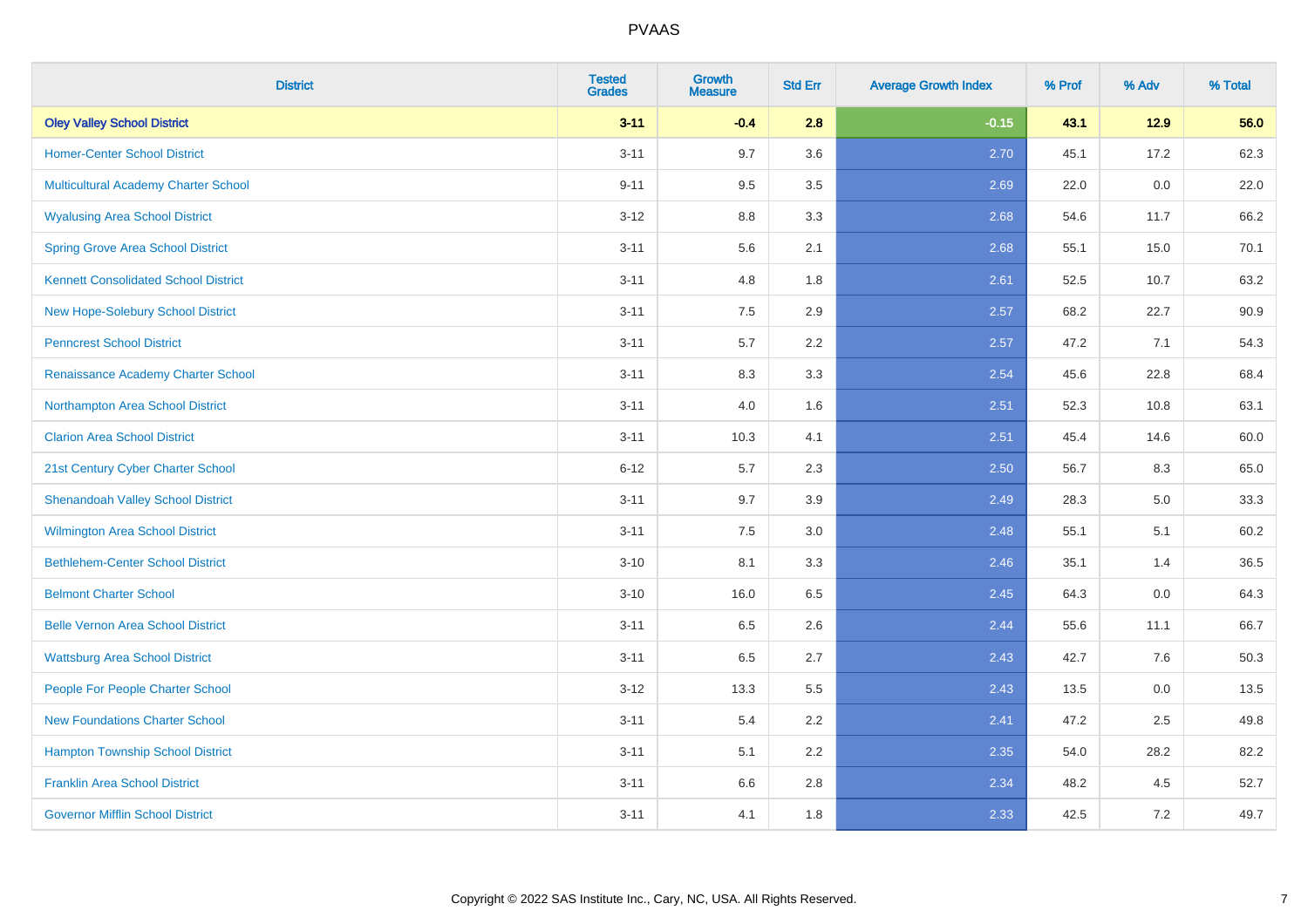| <b>District</b>                                        | <b>Tested</b><br><b>Grades</b> | <b>Growth</b><br><b>Measure</b> | <b>Std Err</b> | <b>Average Growth Index</b> | % Prof | % Adv   | % Total |
|--------------------------------------------------------|--------------------------------|---------------------------------|----------------|-----------------------------|--------|---------|---------|
| <b>Oley Valley School District</b>                     | $3 - 11$                       | $-0.4$                          | 2.8            | $-0.15$                     | 43.1   | $12.9$  | 56.0    |
| <b>Collegium Charter School</b>                        | $3 - 10$                       | 5.9                             | 2.5            | 2.33                        | 38.1   | 7.9     | 46.0    |
| <b>Richland School District</b>                        | $3 - 11$                       | 6.7                             | 2.9            | 2.33                        | 62.2   | 19.2    | 81.4    |
| <b>Brookville Area School District</b>                 | $3 - 11$                       | 6.9                             | $3.0\,$        | 2.30                        | 55.2   | 15.6    | 70.8    |
| <b>Wilson Area School District</b>                     | $3 - 11$                       | 6.0                             | 2.6            | 2.30                        | 48.7   | 8.5     | 57.2    |
| <b>Agora Cyber Charter School</b>                      | $3 - 11$                       | 5.8                             | 2.6            | 2.28                        | 42.8   | 6.6     | 49.4    |
| <b>Carbondale Area School District</b>                 | $3 - 10$                       | 7.4                             | 3.3            | 2.25                        | 56.6   | 2.6     | 59.2    |
| <b>Carlynton School District</b>                       | $3 - 11$                       | 7.3                             | 3.3            | 2.22                        | 41.0   | 10.5    | 51.6    |
| Lincoln Leadership Academy Charter School              | $3-12$                         | 14.2                            | 6.4            | 2.22                        | 23.5   | $0.0\,$ | 23.5    |
| Pennsylvania Distance Learning Charter School          | $3 - 12$                       | 9.3                             | 4.2            | 2.22                        | 42.2   | 3.1     | 45.3    |
| <b>Allegheny Valley School District</b>                | $3 - 11$                       | 8.5                             | 3.9            | 2.17                        | 53.1   | 12.2    | 65.3    |
| Pennsylvania Leadership Charter School                 | $3 - 11$                       | 4.6                             | 2.2            | 2.13                        | 55.4   | 11.2    | 66.7    |
| Community Academy Of Philadelphia Charter School       | $3 - 11$                       | 5.8                             | 2.7            | 2.12                        | 26.7   | 0.9     | 27.6    |
| <b>Muhlenberg School District</b>                      | $3 - 10$                       | 4.0                             | 1.9            | 2.10                        | 34.2   | 2.6     | 36.8    |
| <b>Eastern Lancaster County School District</b>        | $3 - 12$                       | 4.5                             | 2.2            | 2.09                        | 46.3   | 11.4    | 57.6    |
| <b>Grove City Area School District</b>                 | $3 - 12$                       | 5.1                             | 2.4            | 2.09                        | 36.4   | 16.5    | 52.8    |
| <b>South Western School District</b>                   | $3 - 12$                       | 3.9                             | 1.9            | 2.08                        | 60.2   | 8.1     | 68.3    |
| <b>Keystone Oaks School District</b>                   | $3 - 11$                       | 5.5                             | 2.6            | 2.07                        | 53.2   | 12.1    | 65.4    |
| <b>Millcreek Township School District</b>              | $3 - 11$                       | 3.1                             | 1.5            | 2.06                        | 55.6   | 14.2    | 69.7    |
| <b>Coudersport Area School District</b>                | $3 - 11$                       | 7.7                             | 3.7            | 2.06                        | 55.7   | 8.2     | 63.9    |
| Dr Robert Ketterer Charter School Inc                  | $6 - 12$                       | 10.1                            | 5.0            | 2.04                        | 14.9   | 0.4     | 15.3    |
| <b>Chester Charter Scholars Academy Charter School</b> | $3 - 12$                       | 8.4                             | 4.1            | 2.03                        | 23.4   | 0.0     | 23.4    |
| <b>Blackhawk School District</b>                       | $3 - 11$                       | 4.7                             | 2.3            | 2.01                        | 55.8   | 8.8     | 64.6    |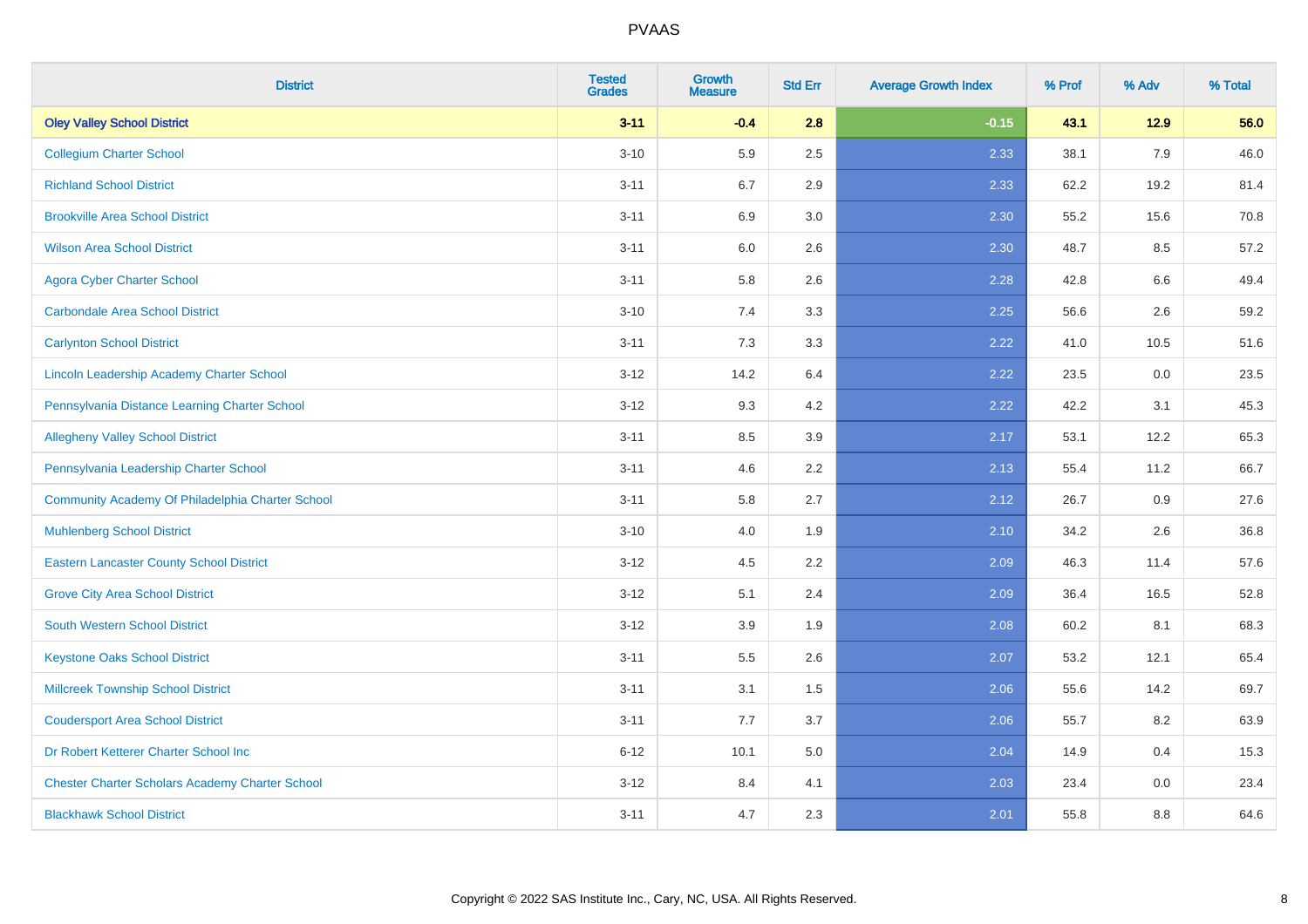| <b>District</b>                                 | <b>Tested</b><br><b>Grades</b> | <b>Growth</b><br><b>Measure</b> | <b>Std Err</b> | <b>Average Growth Index</b> | % Prof | % Adv   | % Total |
|-------------------------------------------------|--------------------------------|---------------------------------|----------------|-----------------------------|--------|---------|---------|
| <b>Oley Valley School District</b>              | $3 - 11$                       | $-0.4$                          | 2.8            | $-0.15$                     | 43.1   | $12.9$  | 56.0    |
| Altoona Area School District                    | $3 - 12$                       | 3.3                             | 1.6            | 1.99                        | 47.7   | 8.2     | 55.9    |
| <b>Central Valley School District</b>           | $3 - 10$                       | 4.8                             | 2.4            | 1.98                        | 56.9   | $9.0\,$ | 65.9    |
| <b>West Allegheny School District</b>           | $3 - 12$                       | 4.0                             | 2.1            | 1.96                        | 63.1   | 15.7    | 78.8    |
| <b>Pottsville Area School District</b>          | $3 - 12$                       | 4.4                             | 2.3            | 1.94                        | 44.8   | 5.4     | 50.2    |
| <b>Beaver Area School District</b>              | $3 - 10$                       | 4.7                             | 2.4            | 1.94                        | 57.4   | 16.8    | 74.2    |
| <b>Western Wayne School District</b>            | $3 - 11$                       | 5.6                             | 2.9            | 1.93                        | 41.3   | 17.4    | 58.7    |
| <b>Steel Valley School District</b>             | $3 - 11$                       | 6.5                             | 3.4            | 1.89                        | 50.7   | 5.6     | 56.3    |
| <b>Sharon City School District</b>              | $3 - 11$                       | 4.9                             | 2.6            | 1.87                        | 48.2   | 5.3     | 53.4    |
| <b>Uniontown Area School District</b>           | $3 - 11$                       | 6.0                             | 3.2            | 1.87                        | 62.4   | 5.9     | 68.2    |
| <b>Blacklick Valley School District</b>         | $3 - 11$                       | 8.0                             | 4.3            | 1.85                        | 34.1   | 0.0     | 34.1    |
| <b>Monessen City School District</b>            | $3 - 10$                       | 8.3                             | 4.5            | 1.85                        | 42.9   | 2.9     | 45.7    |
| <b>Hanover Public School District</b>           | $3 - 11$                       | 5.2                             | 2.8            | 1.83                        | 52.2   | 14.4    | 66.7    |
| <b>Laurel Highlands School District</b>         | $3 - 11$                       | 4.3                             | 2.4            | 1.81                        | 44.9   | 9.6     | 54.5    |
| <b>Sto-Rox School District</b>                  | $3 - 10$                       | 6.6                             | 3.7            | 1.80                        | 13.4   | $0.0\,$ | 13.4    |
| <b>York Academy Regional Charter School</b>     | $3 - 11$                       | 9.0                             | 5.0            | 1.79                        | 55.2   | 0.0     | 55.2    |
| <b>Salisbury Township School District</b>       | $3 - 11$                       | 6.3                             | 3.6            | 1.77                        | 46.2   | 6.6     | 52.8    |
| <b>Bentworth School District</b>                | $3 - 11$                       | 5.7                             | 3.2            | 1.75                        | 44.2   | 19.5    | 63.6    |
| <b>Northgate School District</b>                | $3 - 11$                       | 6.3                             | 3.6            | 1.73                        | 53.3   | 16.7    | 70.0    |
| <b>Reach Cyber Charter School</b>               | $3 - 11$                       | 8.1                             | 4.7            | 1.72                        | 42.4   | 4.6     | 47.0    |
| <b>Oswayo Valley School District</b>            | $3 - 12$                       | 8.5                             | 5.0            | 1.68                        | 50.0   | 16.7    | 66.7    |
| <b>Central Bucks School District</b>            | $3 - 11$                       | 1.6                             | 0.9            | 1.66                        | 63.0   | 16.8    | 79.8    |
| <b>Allegheny-Clarion Valley School District</b> | $3 - 10$                       | 7.8                             | 4.7            | 1.65                        | 53.3   | 3.3     | 56.7    |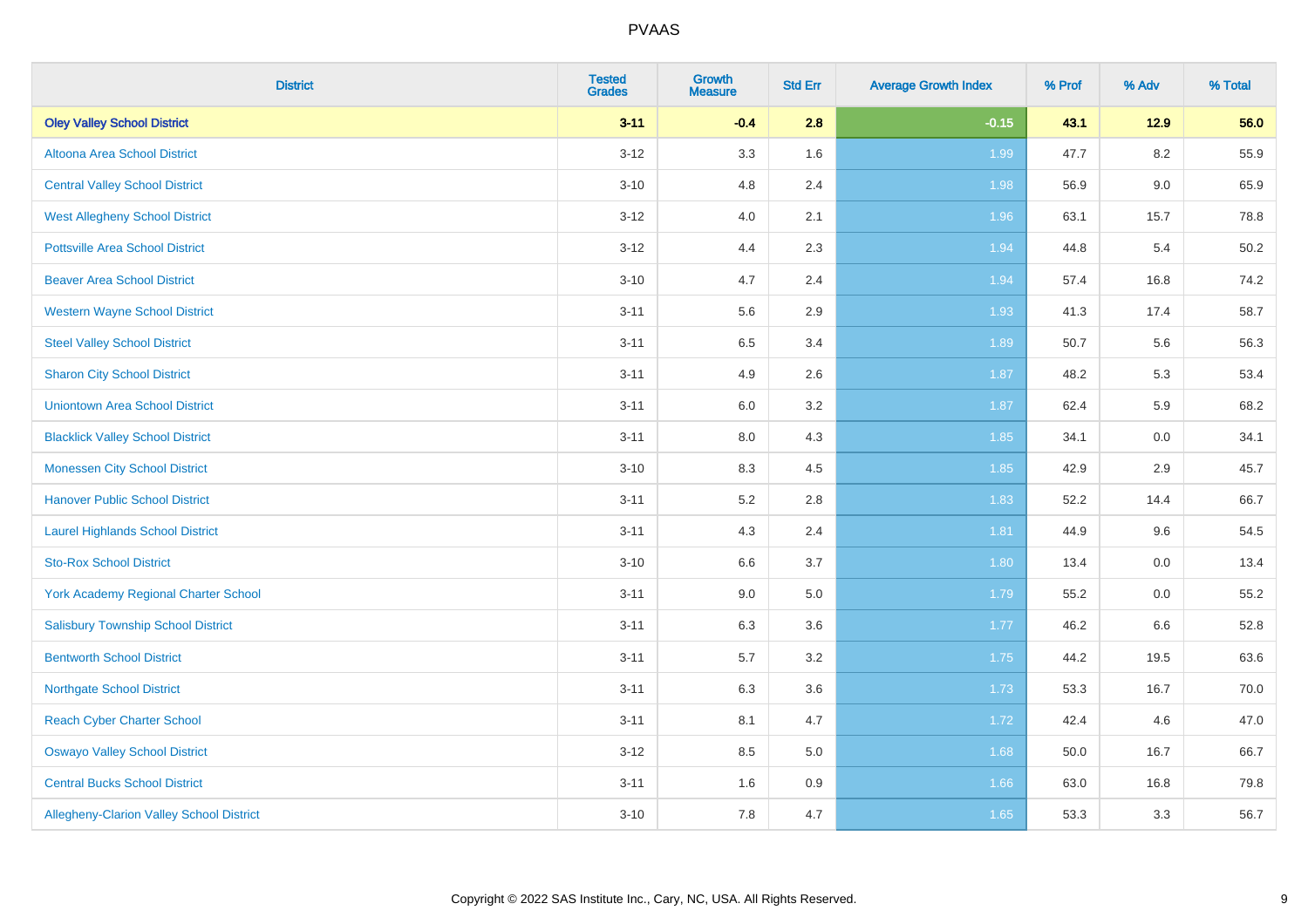| <b>District</b>                                    | <b>Tested</b><br><b>Grades</b> | Growth<br><b>Measure</b> | <b>Std Err</b> | <b>Average Growth Index</b> | % Prof | % Adv  | % Total |
|----------------------------------------------------|--------------------------------|--------------------------|----------------|-----------------------------|--------|--------|---------|
| <b>Oley Valley School District</b>                 | $3 - 11$                       | $-0.4$                   | 2.8            | $-0.15$                     | 43.1   | $12.9$ | 56.0    |
| <b>Conrad Weiser Area School District</b>          | $3 - 11$                       | 3.6                      | 2.2            | 1.63                        | 52.1   | 2.1    | 54.2    |
| Millersburg Area School District                   | $3 - 11$                       | 6.2                      | 3.8            | 1.63                        | 51.8   | 7.4    | 59.3    |
| Esperanza Academy Charter School                   | $4 - 11$                       | 4.0                      | 2.5            | 1.61                        | 32.4   | 0.7    | 33.1    |
| <b>Hermitage School District</b>                   | $3 - 12$                       | 3.8                      | 2.4            | 1.60                        | 57.5   | 9.3    | 66.8    |
| <b>Pleasant Valley School District</b>             | $3 - 11$                       | 3.1                      | 2.0            | 1.57                        | 57.2   | 5.5    | 62.8    |
| South Butler County School District                | $3 - 10$                       | 3.9                      | 2.5            | 1.54                        | 53.1   | 16.6   | 69.7    |
| <b>Armstrong School District</b>                   | $3 - 11$                       | 2.6                      | 1.7            | 1.53                        | 51.5   | 6.1    | 57.6    |
| <b>Warrior Run School District</b>                 | $3 - 11$                       | 4.6                      | 3.0            | 1.51                        | 40.9   | 8.1    | 49.0    |
| <b>Burrell School District</b>                     | $3 - 11$                       | 4.5                      | 3.1            | 1.48                        | 58.5   | 13.8   | 72.3    |
| <b>Everett Area School District</b>                | $3 - 11$                       | 5.0                      | 3.4            | 1.47                        | 60.5   | 1.3    | 61.8    |
| <b>New Brighton Area School District</b>           | $3 - 11$                       | 4.6                      | 3.1            | 1.47                        | 60.9   | 5.8    | 66.7    |
| <b>Loyalsock Township School District</b>          | $3 - 12$                       | 4.2                      | 2.8            | 1.47                        | 54.3   | 2.1    | 56.4    |
| <b>Punxsutawney Area School District</b>           | $3 - 11$                       | 4.2                      | 2.9            | 1.45                        | 55.0   | 5.5    | 60.6    |
| <b>Towanda Area School District</b>                | $3 - 11$                       | 4.0                      | 2.8            | 1.44                        | 39.4   | 6.6    | 46.0    |
| <b>Methacton School District</b>                   | $3 - 11$                       | 2.5                      | 1.7            | 1.43                        | 62.5   | 16.4   | 79.0    |
| <b>Lincoln Park Performing Arts Charter School</b> | $7 - 11$                       | 3.6                      | 2.5            | 1.42                        | 59.6   | 14.7   | 74.3    |
| <b>KIPP Dubois Charter School</b>                  | $9 - 10$                       | 4.7                      | 3.3            | 1.40                        | 31.0   | 1.4    | 32.4    |
| Capital Area School for the Arts Charter School    | $9 - 11$                       | 5.8                      | 4.1            | 1.39                        | 59.3   | 18.6   | 78.0    |
| <b>West York Area School District</b>              | $3 - 12$                       | 3.2                      | 2.3            | 1.38                        | 53.8   | 4.4    | 58.2    |
| <b>MaST Community Charter School II</b>            | $3 - 10$                       | 4.4                      | 3.2            | 1.37                        | 28.4   | 3.4    | 31.8    |
| <b>Pottsgrove School District</b>                  | $3 - 11$                       | 2.8                      | 2.0            | 1.35                        | 44.0   | 10.0   | 53.9    |
| Mastery Charter School - Shoemaker Campus          | $7 - 10$                       | 4.1                      | 3.0            | 1.34                        | 20.9   | 3.3    | 24.2    |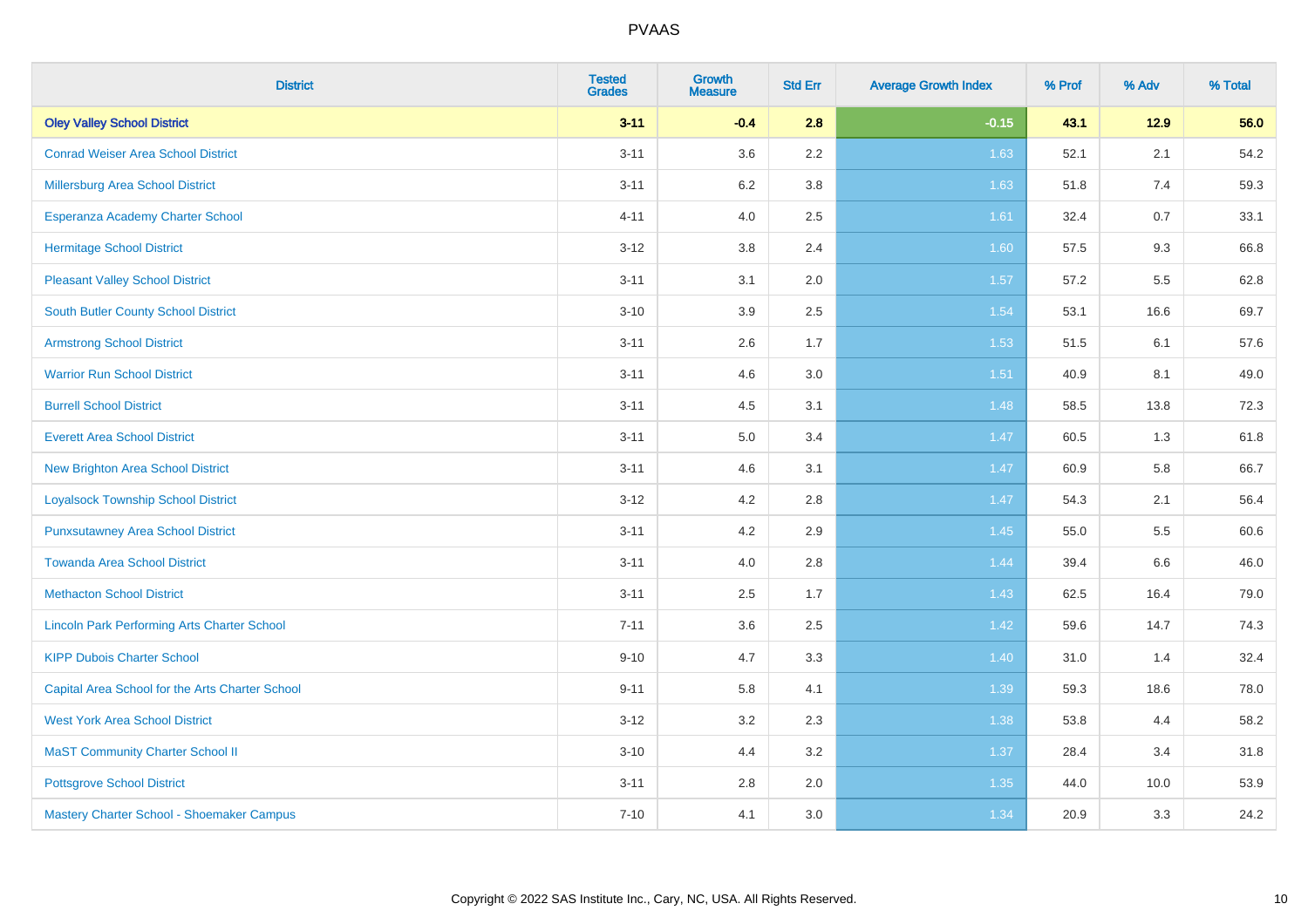| <b>District</b>                               | <b>Tested</b><br><b>Grades</b> | <b>Growth</b><br><b>Measure</b> | <b>Std Err</b> | <b>Average Growth Index</b> | % Prof | % Adv   | % Total |
|-----------------------------------------------|--------------------------------|---------------------------------|----------------|-----------------------------|--------|---------|---------|
| <b>Oley Valley School District</b>            | $3 - 11$                       | $-0.4$                          | 2.8            | $-0.15$                     | 43.1   | 12.9    | 56.0    |
| <b>Ligonier Valley School District</b>        | $3 - 11$                       | 4.2                             | 3.1            | 1.34                        | 59.1   | 10.3    | 69.5    |
| <b>Spring Cove School District</b>            | $3 - 11$                       | 3.4                             | 2.5            | 1.33                        | 47.8   | 12.7    | 60.4    |
| <b>Fairview School District</b>               | $3 - 11$                       | 3.4                             | 2.6            | 1.32                        | 57.2   | 17.6    | 74.8    |
| <b>Donegal School District</b>                | $3 - 12$                       | 3.1                             | 2.4            | 1.29                        | 60.6   | 9.1     | 69.7    |
| <b>Line Mountain School District</b>          | $3 - 11$                       | 4.1                             | 3.2            | 1.27                        | 52.9   | 9.2     | 62.1    |
| <b>Woodland Hills School District</b>         | $3 - 12$                       | 3.2                             | 2.6            | 1.22                        | 31.4   | 3.6     | 35.0    |
| <b>Halifax Area School District</b>           | $3 - 11$                       | 4.7                             | 3.9            | 1.22                        | 61.5   | 9.6     | 71.2    |
| <b>Port Allegany School District</b>          | $3 - 11$                       | 4.4                             | 3.6            | 1.21                        | 28.1   | 9.4     | 37.5    |
| <b>Shanksville-Stonycreek School District</b> | $3 - 10$                       | 7.0                             | 5.9            | 1.20                        | 64.7   | 17.6    | 82.4    |
| <b>Central Cambria School District</b>        | $3 - 11$                       | 3.0                             | 2.5            | 1.17                        | 56.2   | 9.7     | 66.0    |
| Esperanza Cyber Charter School                | $3 - 11$                       | 7.1                             | 6.1            | 1.16                        | 9.1    | 0.0     | 9.1     |
| <b>Tidioute Community Charter School</b>      | $3 - 11$                       | 5.7                             | 5.1            | 1.11                        | 34.4   | 21.9    | 56.2    |
| Morrisville Borough School District           | $3 - 11$                       | 4.8                             | 4.3            | 1.10                        | 30.2   | 2.3     | 32.6    |
| Leechburg Area School District                | $3 - 11$                       | 4.4                             | 4.0            | 1.09                        | 47.8   | 19.6    | 67.4    |
| Meyersdale Area School District               | $3 - 11$                       | 4.2                             | 4.0            | 1.07                        | 43.1   | 6.9     | 50.0    |
| <b>General Mclane School District</b>         | $3 - 11$                       | 3.1                             | 2.9            | 1.07                        | 62.3   | 4.9     | 67.2    |
| <b>Williamsport Area School District</b>      | $3 - 11$                       | 1.9                             | 1.8            | 1.04                        | 44.1   | 12.8    | 56.9    |
| <b>Franklin Regional School District</b>      | $3 - 11$                       | 2.0                             | 1.9            | 1.02                        | 66.7   | 15.5    | 82.1    |
| <b>Manheim Central School District</b>        | $3 - 11$                       | 2.1                             | 2.1            | 1.01                        | 53.2   | 11.6    | 64.8    |
| <b>Tunkhannock Area School District</b>       | $3 - 11$                       | 2.3                             | 2.2            | 1.01                        | 44.9   | 9.6     | 54.6    |
| Mastery Charter School - Pickett Campus       | $6 - 10$                       | 5.6                             | 5.7            | 1.00                        | 27.8   | $0.0\,$ | 27.8    |
| Lehigh Career & Technical Institute           | $10 - 12$                      | 5.6                             | 5.6            | 0.99                        | 78.3   | 0.0     | 78.3    |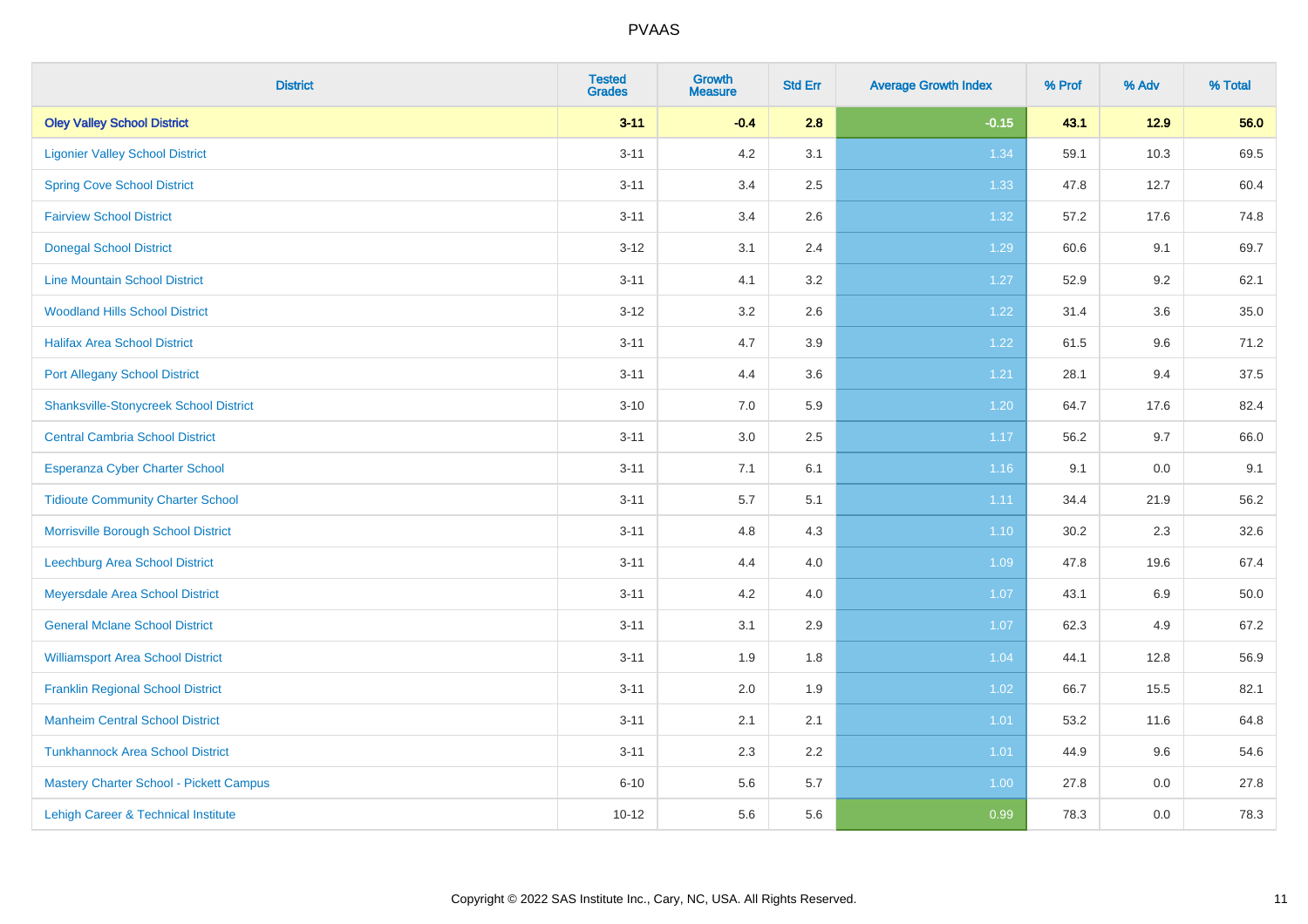| <b>District</b>                                | <b>Tested</b><br><b>Grades</b> | <b>Growth</b><br><b>Measure</b> | <b>Std Err</b> | <b>Average Growth Index</b> | % Prof | % Adv   | % Total |
|------------------------------------------------|--------------------------------|---------------------------------|----------------|-----------------------------|--------|---------|---------|
| <b>Oley Valley School District</b>             | $3 - 11$                       | $-0.4$                          | 2.8            | $-0.15$                     | 43.1   | 12.9    | 56.0    |
| <b>Bensalem Township School District</b>       | $3 - 11$                       | 1.6                             | 1.6            | 0.98                        | 38.8   | $8.3\,$ | 47.1    |
| <b>Hopewell Area School District</b>           | $3 - 11$                       | 2.6                             | 2.7            | 0.97                        | 58.4   | 4.0     | 62.4    |
| <b>Berlin Brothersvalley School District</b>   | $3 - 11$                       | 4.0                             | 4.2            | 0.96                        | 48.8   | 14.0    | 62.8    |
| <b>Clairton City School District</b>           | $3 - 11$                       | 3.5                             | 3.7            | 0.95                        | 13.4   | 0.0     | 13.4    |
| <b>Lower Moreland Township School District</b> | $3 - 11$                       | 2.0                             | 2.2            | 0.95                        | 62.8   | 17.0    | 79.8    |
| <b>Baldwin-Whitehall School District</b>       | $3 - 11$                       | 1.8                             | 1.9            | 0.94                        | 58.6   | 8.6     | 67.1    |
| <b>Keystone School District</b>                | $3 - 11$                       | 3.1                             | 3.3            | 0.94                        | 50.6   | 6.5     | 57.1    |
| <b>Bedford Area School District</b>            | $3 - 11$                       | 2.5                             | 2.6            | 0.93                        | 48.5   | 10.0    | 58.5    |
| Northwestern Lehigh School District            | $3 - 11$                       | 2.2                             | 2.3            | 0.93                        | 53.3   | 9.7     | 63.0    |
| West Jefferson Hills School District           | $3 - 11$                       | 1.8                             | 2.1            | 0.88                        | 55.7   | 20.8    | 76.4    |
| South Fayette Township School District         | $3 - 11$                       | 1.7                             | 2.0            | 0.88                        | 61.0   | 26.5    | 87.6    |
| <b>North Clarion County School District</b>    | $3 - 12$                       | 3.7                             | 4.3            | 0.85                        | 67.5   | 15.0    | 82.5    |
| <b>Marple Newtown School District</b>          | $3 - 11$                       | 2.0                             | 2.4            | 0.81                        | 57.6   | 12.8    | 70.4    |
| <b>Mcguffey School District</b>                | $3 - 11$                       | 2.1                             | 2.6            | 0.81                        | 57.7   | 3.1     | 60.8    |
| <b>Camp Hill School District</b>               | $3 - 12$                       | 2.3                             | 3.0            | 0.78                        | 53.6   | 17.5    | 71.1    |
| Urban Pathways 6-12 Charter School             | $6 - 11$                       | 4.8                             | 6.4            | 0.75                        | 28.6   | 0.0     | 28.6    |
| Southeastern Greene School District            | $3 - 10$                       | 3.3                             | 4.6            | $\overline{0.72}$           | 57.6   | 6.1     | 63.6    |
| <b>Harmony Area School District</b>            | $3 - 10$                       | 4.5                             | 6.3            | 0.72                        | 33.3   | 13.3    | 46.7    |
| <b>Athens Area School District</b>             | $3 - 11$                       | 1.6                             | 2.5            | 0.64                        | 46.9   | 7.6     | 54.5    |
| <b>United School District</b>                  | $3 - 11$                       | 2.1                             | 3.4            | 0.63                        | 60.3   | 6.6     | 66.9    |
| <b>Laurel School District</b>                  | $3 - 11$                       | 1.8                             | 3.1            | 0.59                        | 70.1   | 2.3     | 72.4    |
| <b>Commodore Perry School District</b>         | $3 - 11$                       | 3.2                             | 5.5            | 0.58                        | 58.3   | 0.0     | 58.3    |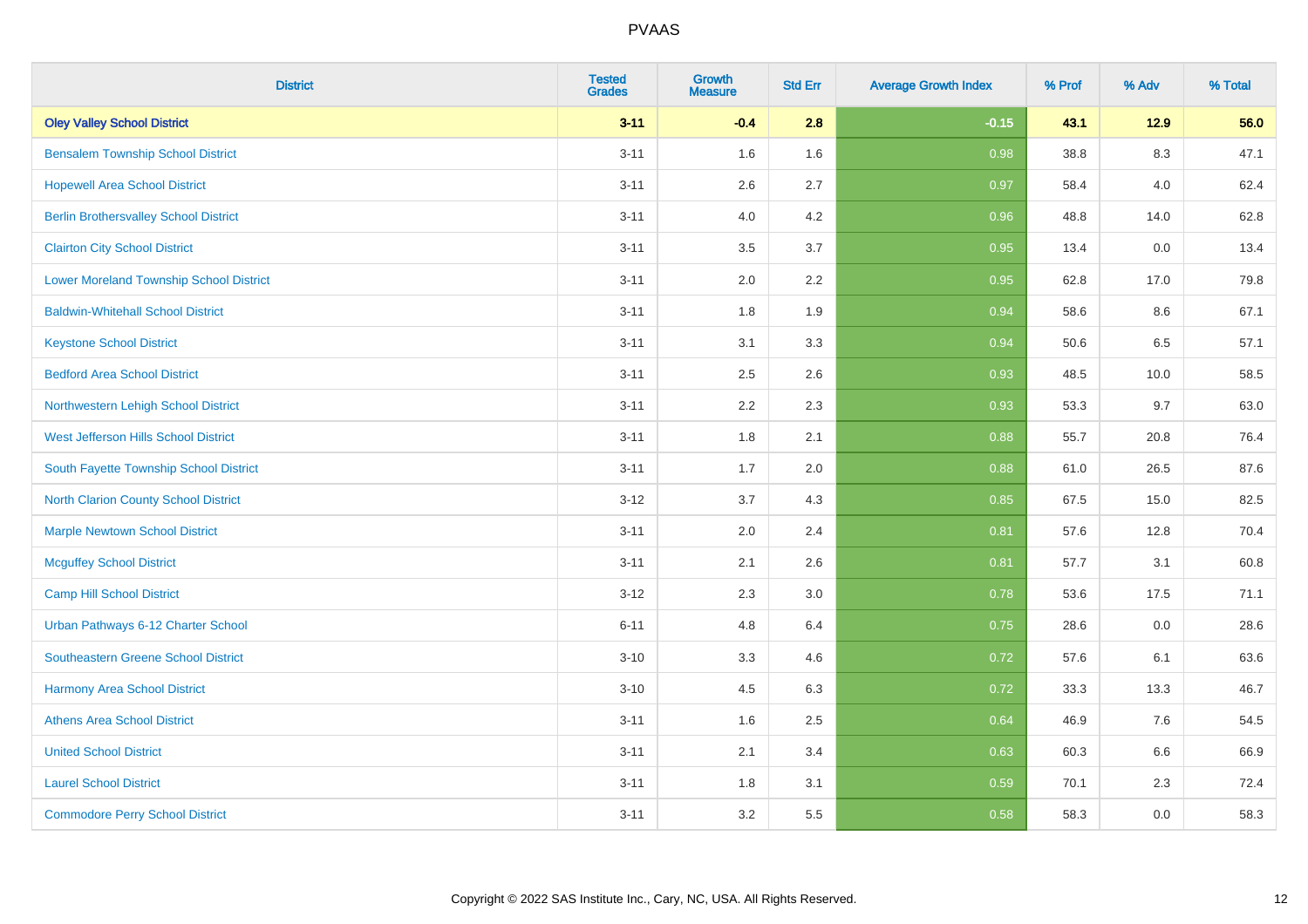| <b>District</b>                               | <b>Tested</b><br><b>Grades</b> | <b>Growth</b><br><b>Measure</b> | <b>Std Err</b> | <b>Average Growth Index</b> | % Prof | % Adv | % Total |
|-----------------------------------------------|--------------------------------|---------------------------------|----------------|-----------------------------|--------|-------|---------|
| <b>Oley Valley School District</b>            | $3 - 11$                       | $-0.4$                          | 2.8            | $-0.15$                     | 43.1   | 12.9  | 56.0    |
| <b>Forbes Road School District</b>            | $3 - 11$                       | 2.8                             | 5.1            | 0.56                        | 41.4   | 10.3  | 51.7    |
| <b>Schuylkill Valley School District</b>      | $3 - 11$                       | 1.4                             | 2.5            | 0.56                        | 55.1   | 10.2  | 65.3    |
| <b>Union School District</b>                  | $3 - 12$                       | 2.3                             | 4.2            | 0.54                        | 32.6   | 7.0   | 39.5    |
| <b>Radnor Township School District</b>        | $3 - 12$                       | 1.0                             | 2.1            | 0.50                        | 65.0   | 23.2  | 88.2    |
| <b>Hanover Area School District</b>           | $3 - 11$                       | 2.2                             | 4.6            | 0.48                        | 42.9   | 5.7   | 48.6    |
| <b>Purchase Line School District</b>          | $3 - 12$                       | 1.7                             | 3.5            | 0.47                        | 43.1   | 5.4   | 48.5    |
| <b>Upper Adams School District</b>            | $3 - 11$                       | 1.3                             | 2.9            | 0.47                        | 55.2   | 8.6   | 63.8    |
| <b>Roberto Clemente Charter School</b>        | $3 - 12$                       | 2.2                             | 4.9            | 0.45                        | 27.5   | 5.0   | 32.5    |
| <b>Union Area School District</b>             | $3 - 11$                       | 1.9                             | 4.3            | 0.44                        | 61.5   | 0.0   | 61.5    |
| Mastery Charter High School-Lenfest Campus    | $7 - 11$                       | 2.5                             | 5.7            | $\boxed{0.43}$              | 40.0   | 0.0   | 40.0    |
| <b>Galeton Area School District</b>           | $3 - 11$                       | 2.2                             | 5.3            | 0.42                        | 41.3   | 4.4   | 45.6    |
| <b>Newport School District</b>                | $3 - 12$                       | 1.4                             | 3.5            | 0.41                        | 51.5   | 10.3  | 61.8    |
| <b>Tussey Mountain School District</b>        | $3 - 12$                       | 1.5                             | 3.7            | 0.40                        | 38.6   | 1.8   | 40.4    |
| <b>South Eastern School District</b>          | $3 - 11$                       | 0.9                             | 2.4            | 0.39                        | 54.8   | 6.6   | 61.4    |
| <b>Gateway School District</b>                | $3 - 11$                       | 0.8                             | 2.2            | 0.38                        | 52.1   | 13.8  | 65.9    |
| <b>Wallingford-Swarthmore School District</b> | $3 - 10$                       | 0.9                             | 2.4            | 0.38                        | 64.4   | 22.7  | 87.1    |
| <b>Lakeland School District</b>               | $3 - 11$                       | 1.1                             | 2.8            | 0.38                        | 48.6   | 3.7   | 52.3    |
| <b>Lower Dauphin School District</b>          | $3 - 11$                       | 0.6                             | 1.9            | 0.33                        | 49.2   | 12.6  | 61.8    |
| <b>Wyomissing Area School District</b>        | $3 - 12$                       | $0.8\,$                         | 2.6            | 0.33                        | 55.7   | 17.6  | 73.3    |
| <b>Mastery Charter School - Thomas Campus</b> | $3 - 10$                       | 2.1                             | 6.2            | 0.33                        | 28.6   | 0.0   | 28.6    |
| Lehigh Valley Academy Regional Charter School | $3 - 11$                       | 0.7                             | 2.3            | 0.32                        | 46.3   | 5.0   | 51.4    |
| <b>Greater Latrobe School District</b>        | $3 - 11$                       | 0.6                             | 1.9            | 0.31                        | 55.5   | 14.1  | 69.5    |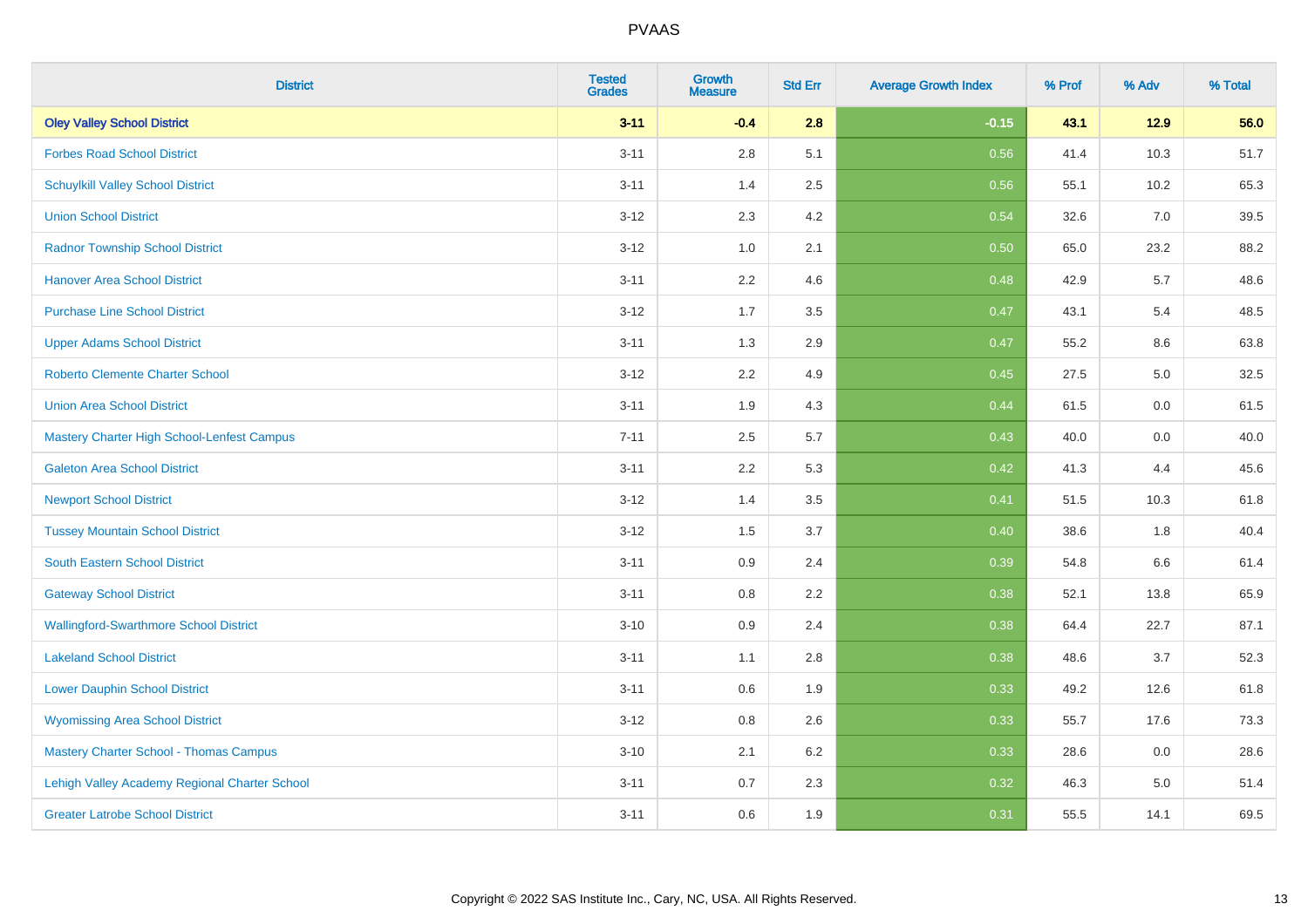| <b>District</b>                          | <b>Tested</b><br><b>Grades</b> | <b>Growth</b><br><b>Measure</b> | <b>Std Err</b> | <b>Average Growth Index</b> | % Prof | % Adv   | % Total |
|------------------------------------------|--------------------------------|---------------------------------|----------------|-----------------------------|--------|---------|---------|
| <b>Oley Valley School District</b>       | $3 - 11$                       | $-0.4$                          | 2.8            | $-0.15$                     | 43.1   | 12.9    | 56.0    |
| <b>Greenville Area School District</b>   | $3 - 11$                       | 0.7                             | 2.9            | 0.26                        | 53.4   | 6.9     | 60.3    |
| <b>Bloomsburg Area School District</b>   | $3 - 10$                       | 0.7                             | 3.0            | 0.23                        | 55.9   | 11.8    | 67.6    |
| <b>Jersey Shore Area School District</b> | $3 - 11$                       | 0.5                             | 2.6            | 0.21                        | 47.1   | 9.2     | 56.2    |
| <b>Reynolds School District</b>          | $3 - 10$                       | 0.5                             | 3.4            | 0.16                        | 52.1   | 7.0     | 59.2    |
| <b>Brockway Area School District</b>     | $3 - 11$                       | 0.6                             | 3.6            | 0.16                        | 49.2   | 7.7     | 56.9    |
| Northern Lebanon School District         | $3 - 11$                       | 0.4                             | 2.5            | 0.15                        | 28.0   | 3.0     | 31.0    |
| <b>Danville Area School District</b>     | $3 - 11$                       | 0.4                             | 2.6            | 0.15                        | 57.4   | 18.4    | 75.7    |
| <b>Smethport Area School District</b>    | $3 - 12$                       | 0.6                             | 3.9            | 0.15                        | 37.0   | 1.8     | 38.9    |
| Insight PA Cyber Charter School          | $3 - 11$                       | 0.7                             | 5.7            | 0.12                        | 50.0   | 4.8     | 54.8    |
| <b>Hempfield School District</b>         | $3 - 11$                       | 0.1                             | 1.4            | 0.08                        | 58.2   | 9.9     | 68.2    |
| <b>West Branch Area School District</b>  | $3 - 11$                       | 0.2                             | 3.8            | 0.05                        | 47.2   | 1.9     | 49.1    |
| East Stroudsburg Area School District    | $3 - 11$                       | 0.1                             | 1.6            | 0.05                        | 45.8   | $7.8\,$ | 53.6    |
| <b>Wilkes-Barre Area School District</b> | $3 - 11$                       | 0.1                             | 3.2            | 0.02                        | 35.5   | 5.4     | 40.9    |
| <b>Susquenita School District</b>        | $3 - 11$                       | $-0.1$                          | 2.8            | $-0.01$                     | 47.7   | 10.1    | 57.8    |
| <b>Penn Cambria School District</b>      | $3 - 11$                       | $-0.0$                          | 2.7            | $-0.01$                     | 61.5   | 7.7     | 69.2    |
| <b>Kutztown Area School District</b>     | $3-12$                         | $-0.2$                          | 3.2            | $-0.05$                     | 55.4   | 13.3    | 68.7    |
| <b>Avella Area School District</b>       | $3-12$                         | $-0.3$                          | 4.7            | $-0.05$                     | 49.3   | 14.5    | 63.8    |
| <b>Mercer Area School District</b>       | $3 - 11$                       | $-0.2$                          | 3.3            | $-0.06$                     | 56.0   | 8.0     | 64.0    |
| <b>Warren County School District</b>     | $3 - 11$                       | $-0.1$                          | 1.8            | $-0.06$                     | 37.2   | 5.3     | 42.6    |
| <b>Chester-Upland School District</b>    | $3 - 11$                       | $-0.3$                          | 2.7            | $-0.09$                     | 13.8   | 0.8     | 14.6    |
| New Kensington-Arnold School District    | $3 - 11$                       | $-0.4$                          | 3.8            | $-0.10$                     | 40.7   | 3.7     | 44.4    |
| <b>Blue Ridge School District</b>        | $3 - 11$                       | $-0.5$                          | 3.6            | $-0.12$                     | 44.6   | 3.1     | 47.7    |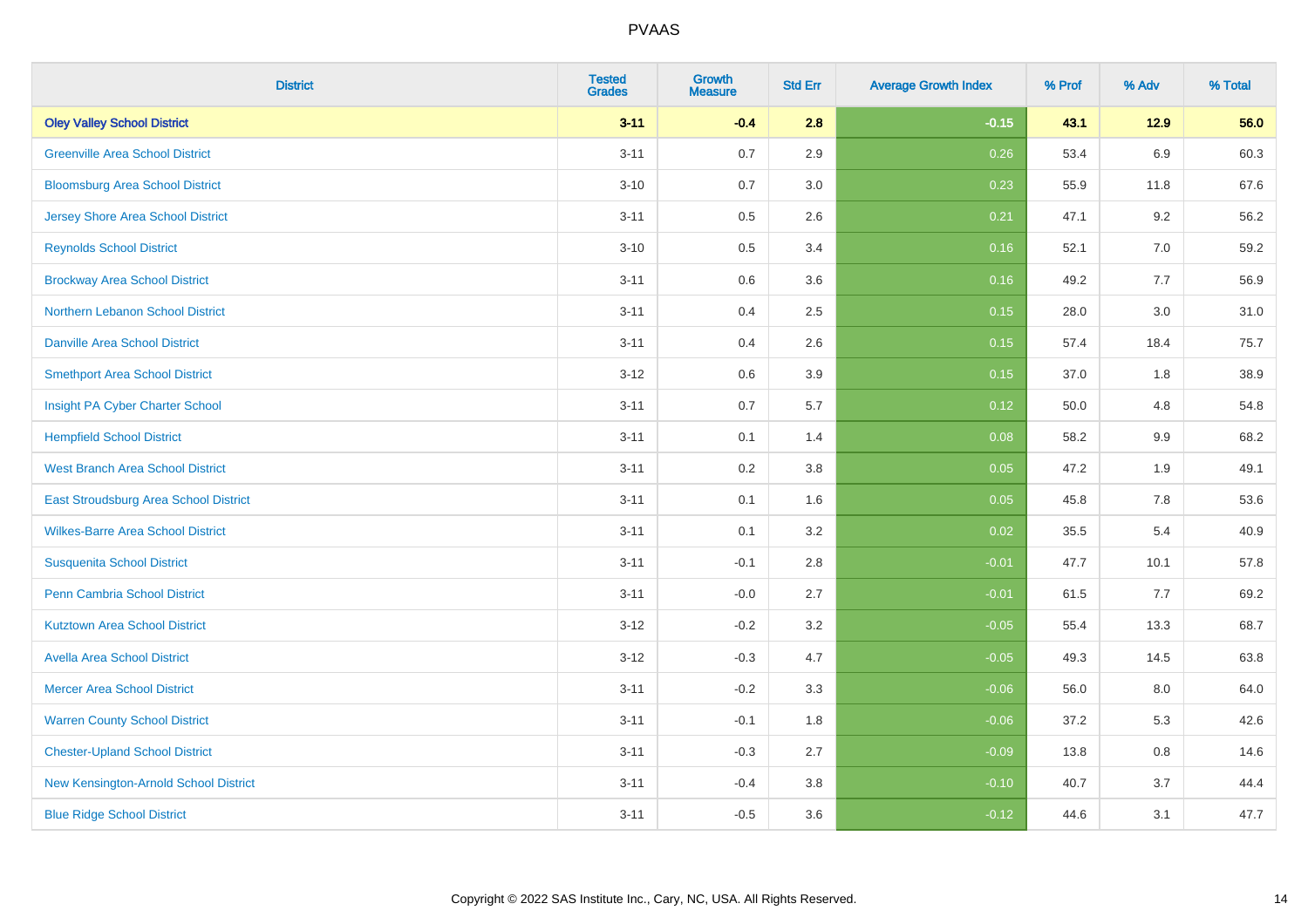| <b>District</b>                                    | <b>Tested</b><br><b>Grades</b> | <b>Growth</b><br><b>Measure</b> | <b>Std Err</b> | <b>Average Growth Index</b> | % Prof | % Adv   | % Total |
|----------------------------------------------------|--------------------------------|---------------------------------|----------------|-----------------------------|--------|---------|---------|
| <b>Oley Valley School District</b>                 | $3 - 11$                       | $-0.4$                          | 2.8            | $-0.15$                     | 43.1   | $12.9$  | 56.0    |
| <b>Central Fulton School District</b>              | $3 - 11$                       | $-0.5$                          | 3.5            | $-0.14$                     | 51.4   | 8.6     | 60.0    |
| <b>Otto-Eldred School District</b>                 | $3 - 11$                       | $-0.7$                          | 4.2            | $-0.15$                     | 56.2   | $6.2\,$ | 62.5    |
| <b>Oley Valley School District</b>                 | $3 - 11$                       | $-0.4$                          | 2.8            | $-0.15$                     | 43.1   | $12.9$  | 56.0    |
| Philadelphia Electrical & Tech Charter High School | $10 - 10$                      | $-0.5$                          | 2.9            | $-0.15$                     | 8.8    | 0.0     | 8.8     |
| <b>Bellefonte Area School District</b>             | $3 - 11$                       | $-0.4$                          | 2.2            | $-0.17$                     | 47.6   | 10.6    | 58.2    |
| <b>Southern Lehigh School District</b>             | $3 - 11$                       | $-0.4$                          | 2.3            | $-0.17$                     | 66.1   | 11.9    | 78.0    |
| <b>Crestwood School District</b>                   | $3 - 11$                       | $-0.4$                          | 2.4            | $-0.17$                     | 57.4   | 17.0    | 74.4    |
| <b>Achievement House Charter School</b>            | $7 - 11$                       | $-0.7$                          | 4.0            | $-0.17$                     | 32.5   | 2.6     | 35.1    |
| <b>Millville Area School District</b>              | $3 - 12$                       | $-0.9$                          | 4.7            | $-0.18$                     | 51.4   | 5.4     | 56.8    |
| <b>Mount Carmel Area School District</b>           | $3 - 11$                       | $-0.6$                          | 3.1            | $-0.18$                     | 45.3   | 2.1     | 47.4    |
| <b>Westinghouse Arts Academy Charter School</b>    | $9 - 10$                       | $-0.7$                          | 3.6            | $-0.19$                     | 59.2   | 8.4     | 67.6    |
| <b>Panther Valley School District</b>              | $3 - 12$                       | $-0.6$                          | 3.3            | $-0.19$                     | 47.9   | 4.3     | 52.1    |
| <b>Harrisburg City School District</b>             | $3 - 11$                       | $-0.4$                          | 2.1            | $-0.19$                     | 15.1   | 0.4     | 15.5    |
| <b>Girard School District</b>                      | $3 - 11$                       | $-0.6$                          | 2.7            | $-0.22$                     | 53.9   | 15.6    | 69.6    |
| <b>Lakeview School District</b>                    | $3 - 11$                       | $-0.9$                          | 3.7            | $-0.24$                     | 60.3   | 3.2     | 63.5    |
| <b>Glendale School District</b>                    | $3 - 10$                       | $-0.9$                          | 3.7            | $-0.24$                     | 50.0   | 5.4     | 55.4    |
| <b>Penn Manor School District</b>                  | $3 - 11$                       | $-0.4$                          | 1.6            | $-0.25$                     | 51.9   | 12.6    | 64.5    |
| <b>Tuscarora School District</b>                   | $3 - 11$                       | $-0.6$                          | 2.3            | $-0.27$                     | 45.1   | 8.1     | 53.2    |
| <b>Cornell School District</b>                     | $3 - 11$                       | $-1.6$                          | 5.0            | $-0.32$                     | 33.8   | 1.5     | 35.4    |
| <b>Albert Gallatin Area School District</b>        | $3 - 11$                       | $-0.8$                          | 2.4            | $-0.32$                     | 54.5   | 10.0    | 64.6    |
| Hope For Hyndman Charter School                    | $3 - 11$                       | $-2.0$                          | 6.1            | $-0.32$                     | 33.3   | 0.0     | 33.3    |
| <b>Palmerton Area School District</b>              | $3 - 11$                       | $-1.2$                          | 3.0            | $-0.39$                     | 57.4   | 5.0     | 62.4    |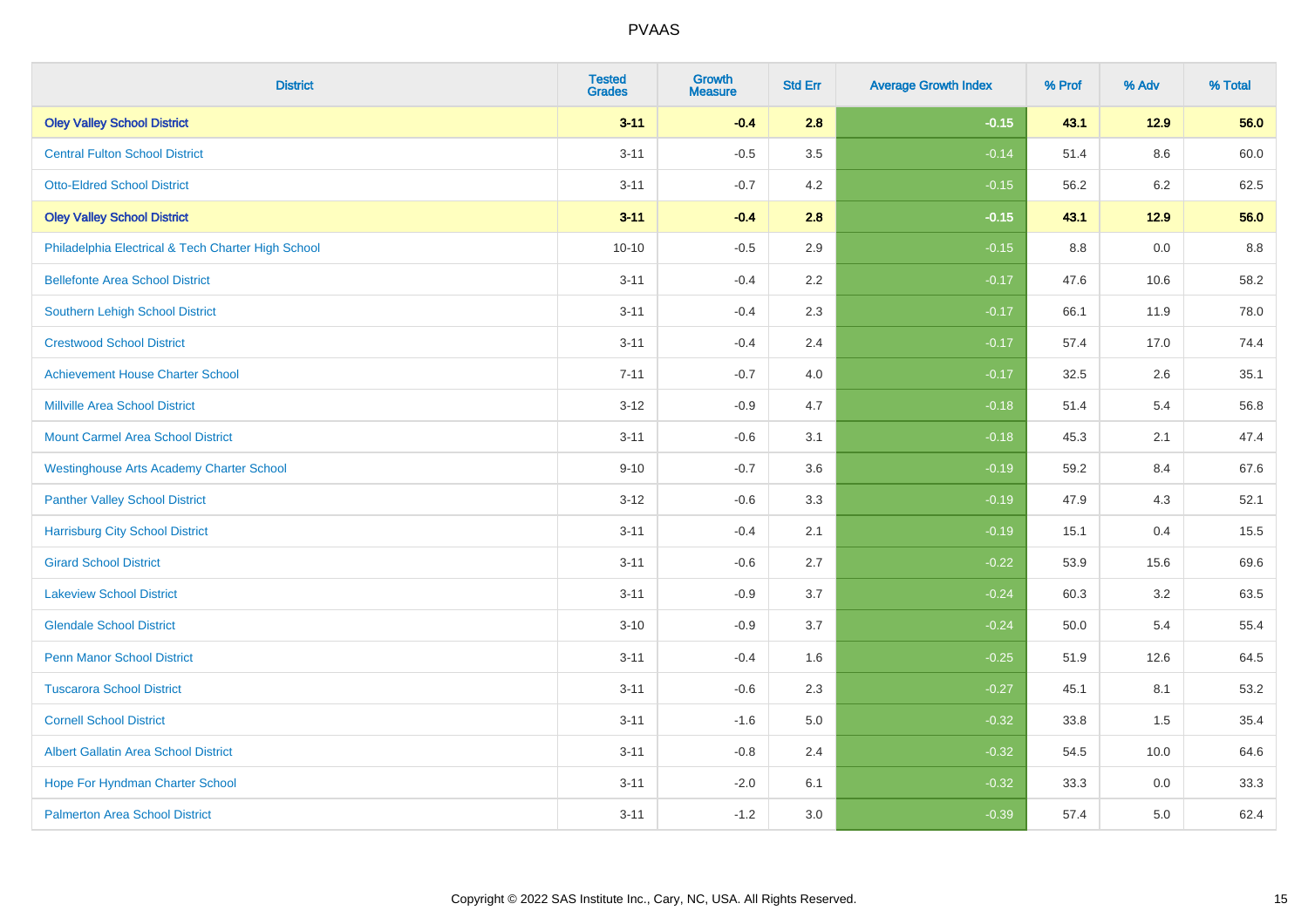| <b>District</b>                                         | <b>Tested</b><br><b>Grades</b> | <b>Growth</b><br><b>Measure</b> | <b>Std Err</b> | <b>Average Growth Index</b> | % Prof | % Adv   | % Total |
|---------------------------------------------------------|--------------------------------|---------------------------------|----------------|-----------------------------|--------|---------|---------|
| <b>Oley Valley School District</b>                      | $3 - 11$                       | $-0.4$                          | 2.8            | $-0.15$                     | 43.1   | 12.9    | 56.0    |
| <b>Bellwood-Antis School District</b>                   | $3 - 10$                       | $-1.2$                          | 3.2            | $-0.39$                     | 55.1   | 10.1    | 65.2    |
| <b>Sharpsville Area School District</b>                 | $3 - 11$                       | $-1.4$                          | 3.5            | $-0.40$                     | 55.2   | 13.4    | 68.7    |
| North Schuylkill School District                        | $3 - 11$                       | $-1.0$                          | 2.4            | $-0.42$                     | 41.8   | 5.1     | 46.8    |
| <b>Bangor Area School District</b>                      | $3 - 12$                       | $-0.9$                          | 2.0            | $-0.43$                     | 44.3   | 4.7     | 49.0    |
| <b>Shaler Area School District</b>                      | $3 - 11$                       | $-0.8$                          | 1.9            | $-0.43$                     | 49.1   | 9.6     | 58.7    |
| <b>Conewago Valley School District</b>                  | $3 - 12$                       | $-0.9$                          | 2.0            | $-0.45$                     | 51.7   | 9.6     | 61.3    |
| <b>Elizabethtown Area School District</b>               | $3 - 12$                       | $-0.9$                          | 1.9            | $-0.47$                     | 50.0   | 11.2    | 61.2    |
| Center For Student Learning Charter School At Pennsbury | $6 - 12$                       | $-2.9$                          | 6.1            | $-0.47$                     | 42.9   | 0.0     | 42.9    |
| South Side Area School District                         | $3 - 11$                       | $-1.6$                          | 3.3            | $-0.48$                     | 50.0   | 6.8     | 56.8    |
| <b>Wyoming Area School District</b>                     | $3 - 10$                       | $-1.3$                          | 2.6            | $-0.50$                     | 53.8   | 10.8    | 64.6    |
| <b>Canon-Mcmillan School District</b>                   | $3 - 11$                       | $-0.8$                          | 1.6            | $-0.50$                     | 58.7   | 15.9    | 74.6    |
| <b>Central Greene School District</b>                   | $3 - 11$                       | $-1.6$                          | 2.8            | $-0.55$                     | 54.2   | $2.8\,$ | 57.0    |
| <b>Mid Valley School District</b>                       | $3 - 10$                       | $-1.7$                          | 3.0            | $-0.55$                     | 45.1   | 7.8     | 52.9    |
| <b>Manheim Township School District</b>                 | $3 - 12$                       | $-0.9$                          | 1.6            | $-0.58$                     | 53.2   | 15.5    | 68.7    |
| <b>Clarion-Limestone Area School District</b>           | $3 - 12$                       | $-2.5$                          | 4.1            | $-0.60$                     | 56.8   | $6.8\,$ | 63.6    |
| <b>Burgettstown Area School District</b>                | $3 - 11$                       | $-2.1$                          | 3.4            | $-0.62$                     | 50.0   | 1.4     | 51.4    |
| <b>Susquehanna Community School District</b>            | $3 - 11$                       | $-2.8$                          | 4.2            | $-0.66$                     | 49.4   | 6.9     | 56.3    |
| <b>Fannett-Metal School District</b>                    | $3 - 11$                       | $-3.4$                          | 5.1            | $-0.67$                     | 38.7   | 8.1     | 46.8    |
| <b>Cheltenham School District</b>                       | $3 - 11$                       | $-1.4$                          | 2.1            | $-0.67$                     | 46.1   | 10.0    | 56.1    |
| <b>North Pocono School District</b>                     | $3 - 11$                       | $-2.3$                          | 3.4            | $-0.68$                     | 52.0   | 16.4    | 68.5    |
| Mt Lebanon School District                              | $3 - 11$                       | $-1.0$                          | 1.5            | $-0.70$                     | 61.9   | 24.0    | 85.9    |
| <b>Lehighton Area School District</b>                   | $3 - 11$                       | $-1.6$                          | 2.3            | $-0.70$                     | 51.1   | 5.6     | 56.7    |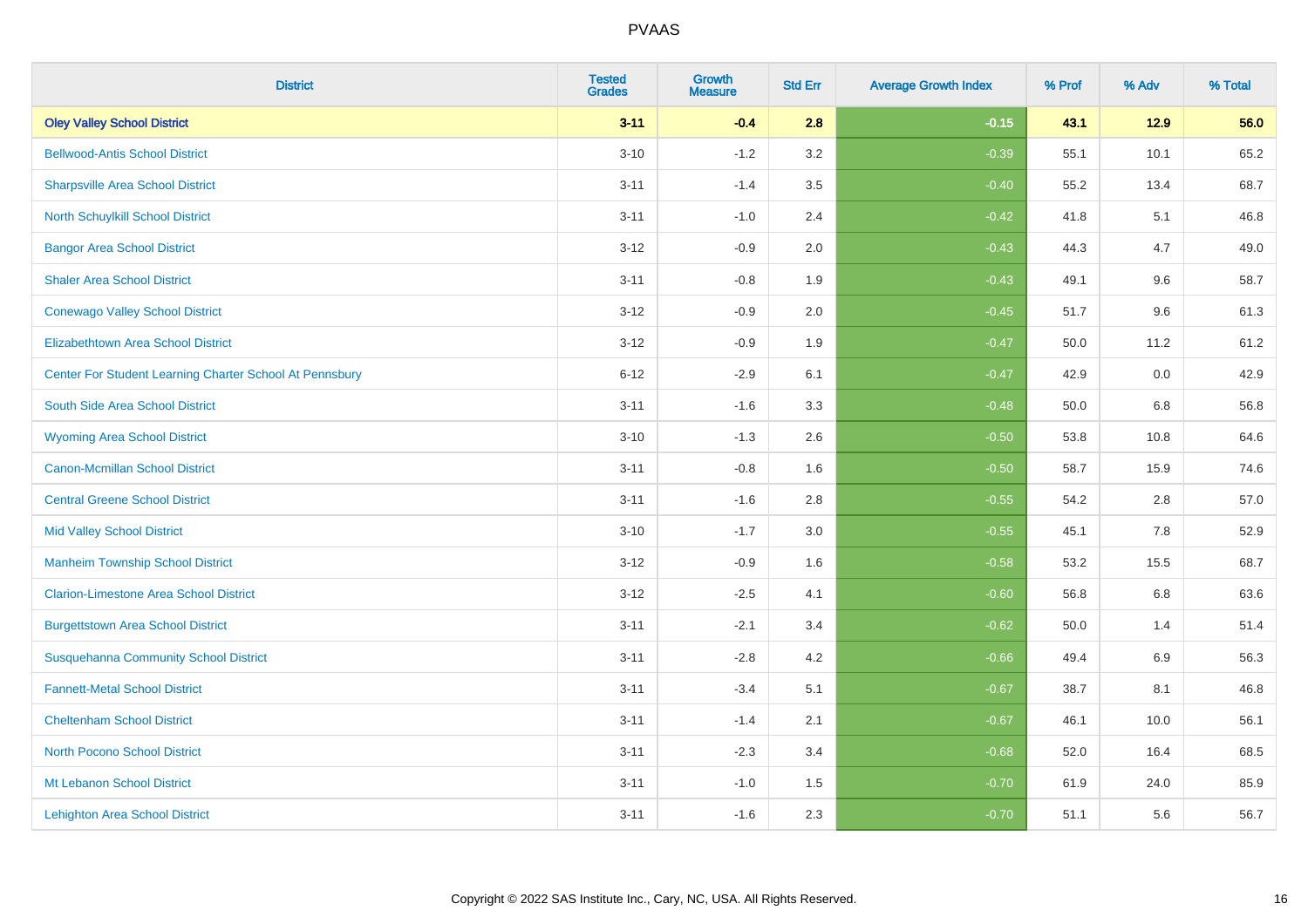| <b>District</b>                               | <b>Tested</b><br><b>Grades</b> | <b>Growth</b><br><b>Measure</b> | <b>Std Err</b> | <b>Average Growth Index</b> | % Prof | % Adv | % Total |
|-----------------------------------------------|--------------------------------|---------------------------------|----------------|-----------------------------|--------|-------|---------|
| <b>Oley Valley School District</b>            | $3 - 11$                       | $-0.4$                          | 2.8            | $-0.15$                     | 43.1   | 12.9  | 56.0    |
| Huntingdon Area School District               | $3 - 11$                       | $-2.0$                          | 2.7            | $-0.72$                     | 36.8   | 10.3  | 47.0    |
| <b>Bald Eagle Area School District</b>        | $3 - 11$                       | $-2.1$                          | 2.7            | $-0.75$                     | 48.4   | 9.4   | 57.7    |
| <b>Turkeyfoot Valley Area School District</b> | $3 - 12$                       | $-4.3$                          | 5.6            | $-0.76$                     | 22.0   | 5.1   | 27.1    |
| <b>Gillingham Charter School</b>              | $3 - 11$                       | $-4.4$                          | 5.6            | $-0.77$                     | 20.8   | 8.3   | 29.2    |
| <b>Conemaugh Valley School District</b>       | $3 - 12$                       | $-3.2$                          | 4.1            | $-0.78$                     | 48.2   | 5.6   | 53.7    |
| <b>Northeast Bradford School District</b>     | $3 - 10$                       | $-3.1$                          | 4.0            | $-0.78$                     | 33.9   | 3.4   | 37.3    |
| <b>Shenango Area School District</b>          | $3 - 11$                       | $-2.6$                          | 3.3            | $-0.79$                     | 50.6   | 13.9  | 64.6    |
| <b>Lebanon School District</b>                | $3 - 11$                       | $-1.6$                          | 1.9            | $-0.80$                     | 24.4   | 2.6   | 27.0    |
| <b>Forest Area School District</b>            | $3 - 11$                       | $-4.4$                          | 5.4            | $-0.81$                     | 36.2   | 2.1   | 38.3    |
| <b>Chartiers Valley School District</b>       | $3 - 11$                       | $-1.7$                          | 2.0            | $-0.81$                     | 54.7   | 8.4   | 63.1    |
| <b>Phoenixville Area School District</b>      | $3 - 11$                       | $-1.7$                          | 2.1            | $-0.83$                     | 59.9   | 10.6  | 70.5    |
| <b>Charleroi School District</b>              | $3 - 11$                       | $-2.6$                          | 3.0            | $-0.86$                     | 55.7   | 7.4   | 63.1    |
| <b>Montour School District</b>                | $3 - 11$                       | $-1.8$                          | 2.1            | $-0.88$                     | 61.4   | 15.1  | 76.5    |
| <b>Columbia Borough School District</b>       | $3 - 12$                       | $-3.1$                          | 3.5            | $-0.89$                     | 29.5   | 1.9   | 31.4    |
| <b>Sullivan County School District</b>        | $3 - 10$                       | $-4.0$                          | 4.4            | $-0.90$                     | 66.7   | 2.6   | 69.2    |
| <b>Austin Area School District</b>            | $3 - 11$                       | $-5.7$                          | 6.4            | $-0.90$                     | 33.3   | 5.6   | 38.9    |
| <b>Wyoming Valley West School District</b>    | $3 - 11$                       | $-2.2$                          | 2.4            | $-0.91$                     | 49.4   | 3.0   | 52.4    |
| Imhotep Institute Charter High School         | $9 - 11$                       | $-5.3$                          | 5.8            | $-0.92$                     | 25.0   | 0.0   | 25.0    |
| <b>North Hills School District</b>            | $3 - 11$                       | $-1.8$                          | 1.8            | $-0.96$                     | 59.1   | 14.1  | 73.2    |
| <b>Seneca Valley School District</b>          | $3 - 11$                       | $-1.4$                          | 1.4            | $-0.99$                     | 57.2   | 11.4  | 68.6    |
| <b>Valley Grove School District</b>           | $3 - 10$                       | $-3.7$                          | 3.7            | $-1.01$                     | 51.2   | 6.1   | 57.3    |
| <b>Lewisburg Area School District</b>         | $3 - 11$                       | $-2.7$                          | 2.6            | $-1.03$                     | 57.0   | 18.5  | 75.6    |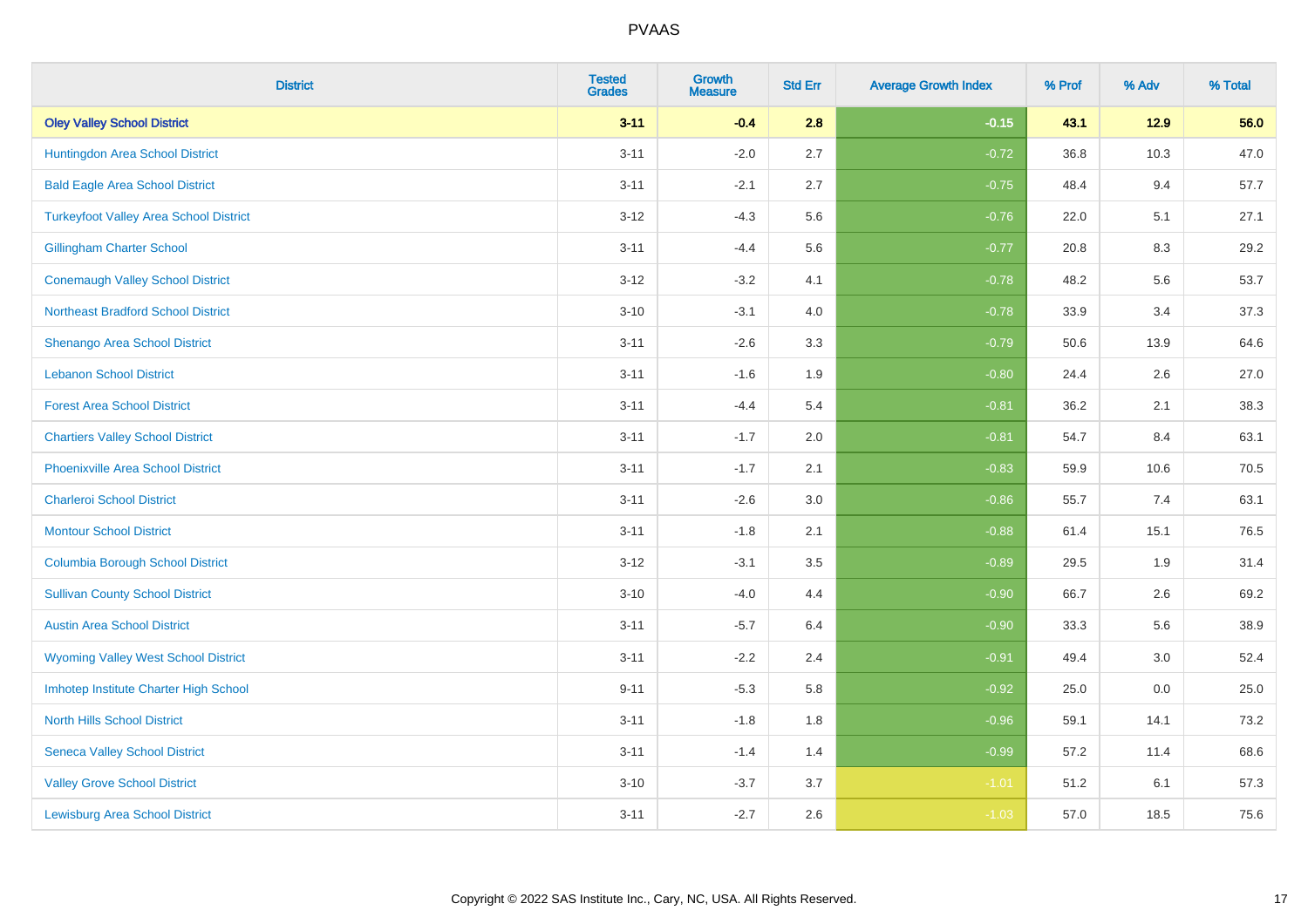| <b>District</b>                                | <b>Tested</b><br><b>Grades</b> | Growth<br><b>Measure</b> | <b>Std Err</b> | <b>Average Growth Index</b> | % Prof | % Adv  | % Total |
|------------------------------------------------|--------------------------------|--------------------------|----------------|-----------------------------|--------|--------|---------|
| <b>Oley Valley School District</b>             | $3 - 11$                       | $-0.4$                   | 2.8            | $-0.15$                     | 43.1   | $12.9$ | 56.0    |
| <b>West Greene School District</b>             | $3 - 11$                       | $-4.5$                   | 4.3            | $-1.04$                     | 36.6   | 7.3    | 43.9    |
| <b>Quaker Valley School District</b>           | $3 - 11$                       | $-2.8$                   | 2.6            | $-1.08$                     | 55.2   | 13.2   | 68.4    |
| Oil City Area School District                  | $3 - 11$                       | $-2.9$                   | $2.6\,$        | $-1.08$                     | 44.4   | 5.8    | 50.2    |
| <b>Conemaugh Township Area School District</b> | $3 - 12$                       | $-3.7$                   | 3.4            | $-1.09$                     | 53.8   | 17.6   | 71.4    |
| <b>Riverside School District</b>               | $3 - 11$                       | $-3.2$                   | 3.0            | $-1.09$                     | 43.0   | 9.0    | 52.0    |
| Juniata Valley School District                 | $3 - 11$                       | $-3.9$                   | 3.5            | $-1.10$                     | 44.4   | 3.5    | 47.8    |
| <b>Dallas School District</b>                  | $3 - 11$                       | $-2.5$                   | 2.2            | $-1.12$                     | 54.9   | 7.6    | 62.4    |
| Jeannette City School District                 | $3 - 11$                       | $-4.3$                   | 3.8            | $-1.13$                     | 46.7   | 7.5    | 54.2    |
| <b>Antietam School District</b>                | $3 - 10$                       | $-4.3$                   | 3.8            | $-1.13$                     | 36.4   | 5.4    | 41.8    |
| Kane Area School District                      | $3 - 10$                       | $-3.7$                   | 3.2            | $-1.17$                     | 39.5   | 9.9    | 49.4    |
| <b>Chichester School District</b>              | $3 - 11$                       | $-2.7$                   | 2.3            | $-1.17$                     | 44.6   | 6.6    | 51.2    |
| <b>Chestnut Ridge School District</b>          | $3 - 12$                       | $-3.4$                   | 2.9            | $-1.17$                     | 46.6   | 5.8    | 52.4    |
| <b>Big Beaver Falls Area School District</b>   | $3 - 11$                       | $-3.9$                   | 3.3            | $-1.18$                     | 34.1   | 3.5    | 37.6    |
| <b>Greater Johnstown School District</b>       | $3 - 11$                       | $-3.1$                   | 2.6            | $-1.19$                     | 26.1   | 0.0    | 26.1    |
| <b>Riverview School District</b>               | $3 - 11$                       | $-4.6$                   | 3.8            | $-1.20$                     | 57.9   | 15.8   | 73.7    |
| <b>Scranton School District</b>                | $3-12$                         | $-2.9$                   | 2.4            | $-1.22$                     | 45.6   | 3.6    | 49.1    |
| <b>Elk Lake School District</b>                | $3 - 11$                       | $-4.0$                   | 3.3            | $-1.23$                     | 46.2   | 3.3    | 49.4    |
| <b>Apollo-Ridge School District</b>            | $3 - 12$                       | $-4.7$                   | 3.7            | $-1.24$                     | 50.0   | 10.0   | 60.0    |
| <b>Troy Area School District</b>               | $3 - 10$                       | $-4.3$                   | 3.4            | $-1.26$                     | 43.2   | 5.7    | 48.9    |
| <b>Bristol Borough School District</b>         | $3 - 12$                       | $-4.3$                   | 3.4            | $-1.27$                     | 39.7   | 1.3    | 41.0    |
| <b>Shade-Central City School District</b>      | $3 - 11$                       | $-5.9$                   | 4.6            | $-1.28$                     | 27.8   | 0.0    | 27.8    |
| <b>Ellwood City Area School District</b>       | $3 - 11$                       | $-4.2$                   | 3.2            | $-1.29$                     | 54.1   | 14.1   | 68.2    |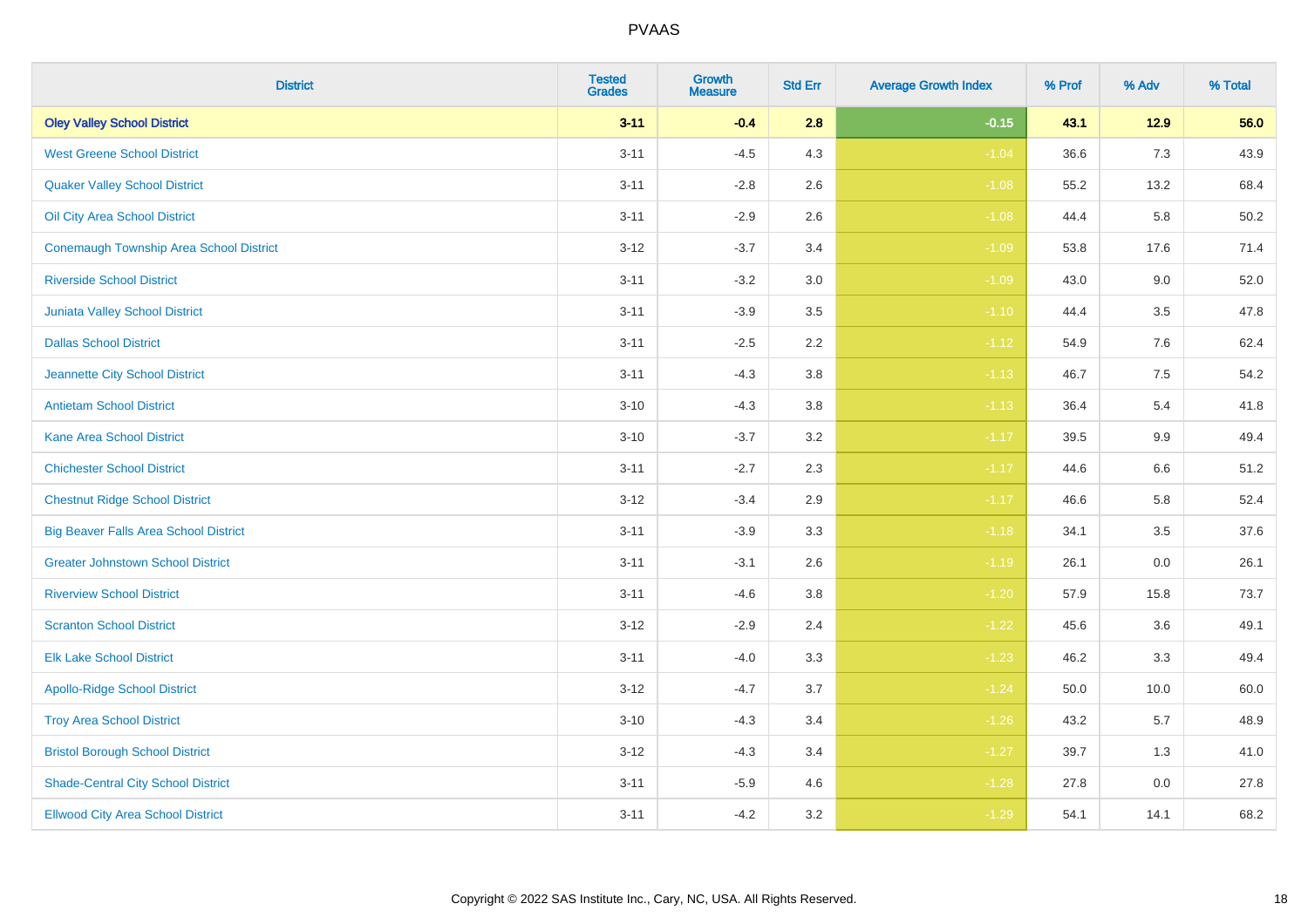| <b>District</b>                                                       | <b>Tested</b><br><b>Grades</b> | Growth<br><b>Measure</b> | <b>Std Err</b> | <b>Average Growth Index</b> | % Prof | % Adv   | % Total |
|-----------------------------------------------------------------------|--------------------------------|--------------------------|----------------|-----------------------------|--------|---------|---------|
| <b>Oley Valley School District</b>                                    | $3 - 11$                       | $-0.4$                   | 2.8            | $-0.15$                     | 43.1   | $12.9$  | 56.0    |
| <b>Cambria Heights School District</b>                                | $3 - 10$                       | $-4.1$                   | 3.1            | $-1.32$                     | 51.0   | 6.0     | 57.0    |
| <b>Ferndale Area School District</b>                                  | $3 - 10$                       | $-5.8$                   | 4.3            | $-1.33$                     | 40.0   | 0.0     | 40.0    |
| <b>Greencastle-Antrim School District</b>                             | $3 - 11$                       | $-3.0$                   | $2.2\,$        | $-1.36$                     | 62.4   | 9.9     | 72.3    |
| <b>Westmont Hilltop School District</b>                               | $3 - 11$                       | $-4.0$                   | 2.8            | $-1.40$                     | 36.3   | 13.3    | 49.6    |
| <b>Claysburg-Kimmel School District</b>                               | $3 - 11$                       | $-5.7$                   | 4.0            | $-1.42$                     | 42.9   | 8.2     | 51.0    |
| <b>MaST Community Charter School</b>                                  | $3 - 10$                       | $-4.1$                   | 2.7            | $-1.52$                     | 44.0   | 9.5     | 53.4    |
| <b>Fort Cherry School District</b>                                    | $3 - 10$                       | $-5.9$                   | 3.8            | $-1.56$                     | 55.2   | 5.2     | 60.3    |
| <b>Tri-Valley School District</b>                                     | $3 - 10$                       | $-6.4$                   | 4.1            | $-1.57$                     | 37.0   | 4.4     | 41.3    |
| Preparatory Charter School Of Mathematics, Science, Tech, And Careers | $9 - 10$                       | $-4.0$                   | $2.5\,$        | $-1.59$                     | 15.0   | $0.0\,$ | 15.0    |
| <b>Carbon Career &amp; Technical Institute</b>                        | $9 - 11$                       | $-5.7$                   | 3.6            | $-1.59$                     | 34.5   | 1.2     | 35.7    |
| <b>Shamokin Area School District</b>                                  | $3 - 11$                       | $-7.7$                   | 4.8            | $-1.60$                     | 38.1   | 3.2     | 41.3    |
| <b>Fairfield Area School District</b>                                 | $3 - 11$                       | $-5.6$                   | 3.4            | $-1.66$                     | 57.9   | 4.0     | 61.8    |
| <b>Pottstown School District</b>                                      | $3 - 12$                       | $-4.0$                   | 2.4            | $-1.68$                     | 29.8   | $1.2$   | 31.0    |
| <b>Twin Valley School District</b>                                    | $3 - 12$                       | $-3.6$                   | 2.1            | $-1.69$                     | 49.6   | 7.1     | 56.8    |
| <b>East Pennsboro Area School District</b>                            | $3 - 11$                       | $-4.2$                   | 2.5            | $-1.71$                     | 60.8   | 8.5     | 69.3    |
| <b>Brentwood Borough School District</b>                              | $3 - 11$                       | $-5.3$                   | 3.0            | $-1.72$                     | 52.0   | 6.1     | 58.2    |
| Perseus House Charter School Of Excellence                            | $6 - 11$                       | $-5.2$                   | 3.0            | $-1.72$                     | 16.5   | 0.0     | 16.5    |
| <b>Old Forge School District</b>                                      | $3 - 12$                       | $-5.9$                   | 3.4            | $-1.73$                     | 52.9   | 7.1     | 60.0    |
| <b>Canton Area School District</b>                                    | $3 - 11$                       | $-5.5$                   | 3.2            | $-1.75$                     | 40.7   | 2.3     | 43.0    |
| <b>Washington School District</b>                                     | $3 - 11$                       | $-4.9$                   | $2.8\,$        | $-1.76$                     | 30.1   | 2.4     | 32.5    |
| <b>Pequea Valley School District</b>                                  | $3 - 11$                       | $-5.8$                   | 3.2            | $-1.80$                     | 39.8   | 9.1     | 48.9    |
| <b>Pittston Area School District</b>                                  | $3 - 11$                       | $-10.1$                  | 5.6            | $-1.80$                     | 38.1   | 9.5     | 47.6    |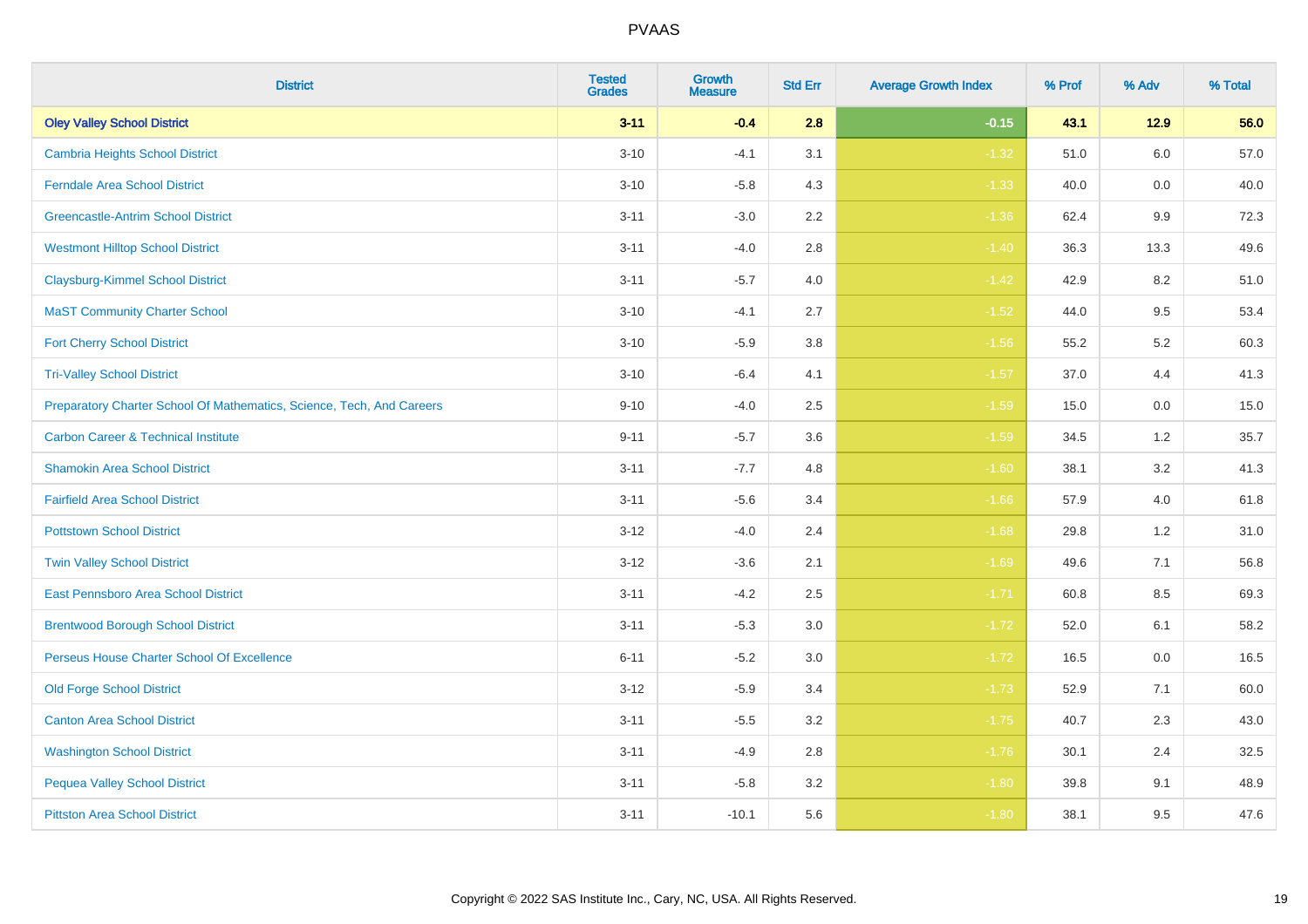| <b>District</b>                                   | <b>Tested</b><br><b>Grades</b> | Growth<br><b>Measure</b> | <b>Std Err</b> | <b>Average Growth Index</b> | % Prof | % Adv   | % Total |
|---------------------------------------------------|--------------------------------|--------------------------|----------------|-----------------------------|--------|---------|---------|
| <b>Oley Valley School District</b>                | $3 - 11$                       | $-0.4$                   | 2.8            | $-0.15$                     | 43.1   | $12.9$  | 56.0    |
| <b>Brandywine Heights Area School District</b>    | $3 - 11$                       | $-4.9$                   | 2.7            | $-1.81$                     | 49.2   | 8.2     | 57.4    |
| <b>Montrose Area School District</b>              | $3 - 10$                       | $-5.5$                   | 3.0            | $-1.82$                     | 46.7   | 5.4     | 52.2    |
| <b>Brownsville Area School District</b>           | $3 - 12$                       | $-7.2$                   | 3.9            | $-1.83$                     | 34.4   | 6.1     | 40.5    |
| <b>Central Columbia School District</b>           | $3 - 12$                       | $-4.8$                   | 2.6            | $-1.86$                     | 53.7   | 14.8    | 68.5    |
| <b>Kiski Area School District</b>                 | $3 - 11$                       | $-3.7$                   | 2.0            | $-1.86$                     | 57.4   | 10.4    | 67.8    |
| <b>East Allegheny School District</b>             | $3 - 11$                       | $-6.3$                   | 3.3            | $-1.87$                     | 31.9   | 9.7     | 41.7    |
| <b>Western Beaver County School District</b>      | $3 - 11$                       | $-7.8$                   | 4.2            | $-1.87$                     | 56.5   | 6.5     | 63.0    |
| <b>Greensburg Salem School District</b>           | $3 - 11$                       | $-4.4$                   | 2.4            | $-1.88$                     | 47.6   | 4.9     | 52.4    |
| <b>Gettysburg Area School District</b>            | $3 - 11$                       | $-4.0$                   | 2.1            | $-1.89$                     | 45.3   | 14.0    | 59.3    |
| <b>Mount Pleasant Area School District</b>        | $3 - 11$                       | $-5.0$                   | 2.6            | $-1.93$                     | 52.6   | 0.0     | 52.6    |
| <b>Somerset Area School District</b>              | $3 - 11$                       | $-4.4$                   | 2.3            | $-1.93$                     | 44.4   | 14.9    | 59.3    |
| <b>Bermudian Springs School District</b>          | $3 - 11$                       | $-5.5$                   | 2.9            | $-1.94$                     | 56.4   | $6.8\,$ | 63.2    |
| <b>Forest City Regional School District</b>       | $3 - 12$                       | $-6.0$                   | 3.0            | $-1.96$                     | 44.1   | 0.0     | 44.1    |
| <b>Mount Union Area School District</b>           | $3 - 10$                       | $-6.1$                   | 3.1            | $-1.97$                     | 32.2   | 3.4     | 35.6    |
| <b>Upper Dauphin Area School District</b>         | $3 - 11$                       | $-6.3$                   | 3.2            | $-1.98$                     | 37.4   | 4.8     | 42.2    |
| The New Academy Charter School                    | $8 - 11$                       | $-10.4$                  | 5.2            | $-2.00$                     | 0.0    | 0.0     | $0.0\,$ |
| <b>Moshannon Valley School District</b>           | $3 - 10$                       | $-7.0$                   | 3.4            | $-2.01$                     | 48.5   | 0.0     | 48.5    |
| <b>California Area School District</b>            | $3 - 10$                       | $-7.3$                   | 3.6            | $-2.02$                     | 42.6   | 9.8     | 52.5    |
| <b>Corry Area School District</b>                 | $3 - 11$                       | $-5.3$                   | 2.6            | $-2.03$                     | 38.5   | 6.0     | 44.5    |
| <b>Karns City Area School District</b>            | $3 - 11$                       | $-6.0$                   | 2.9            | $-2.03$                     | 53.1   | 8.3     | 61.5    |
| <b>Middletown Area School District</b>            | $3 - 11$                       | $-5.3$                   | 2.6            | $-2.05$                     | 46.4   | 5.3     | 51.7    |
| <b>Executive Education Academy Charter School</b> | $3 - 10$                       | $-6.5$                   | 3.1            | $-2.08$                     | 23.7   | 2.2     | 25.8    |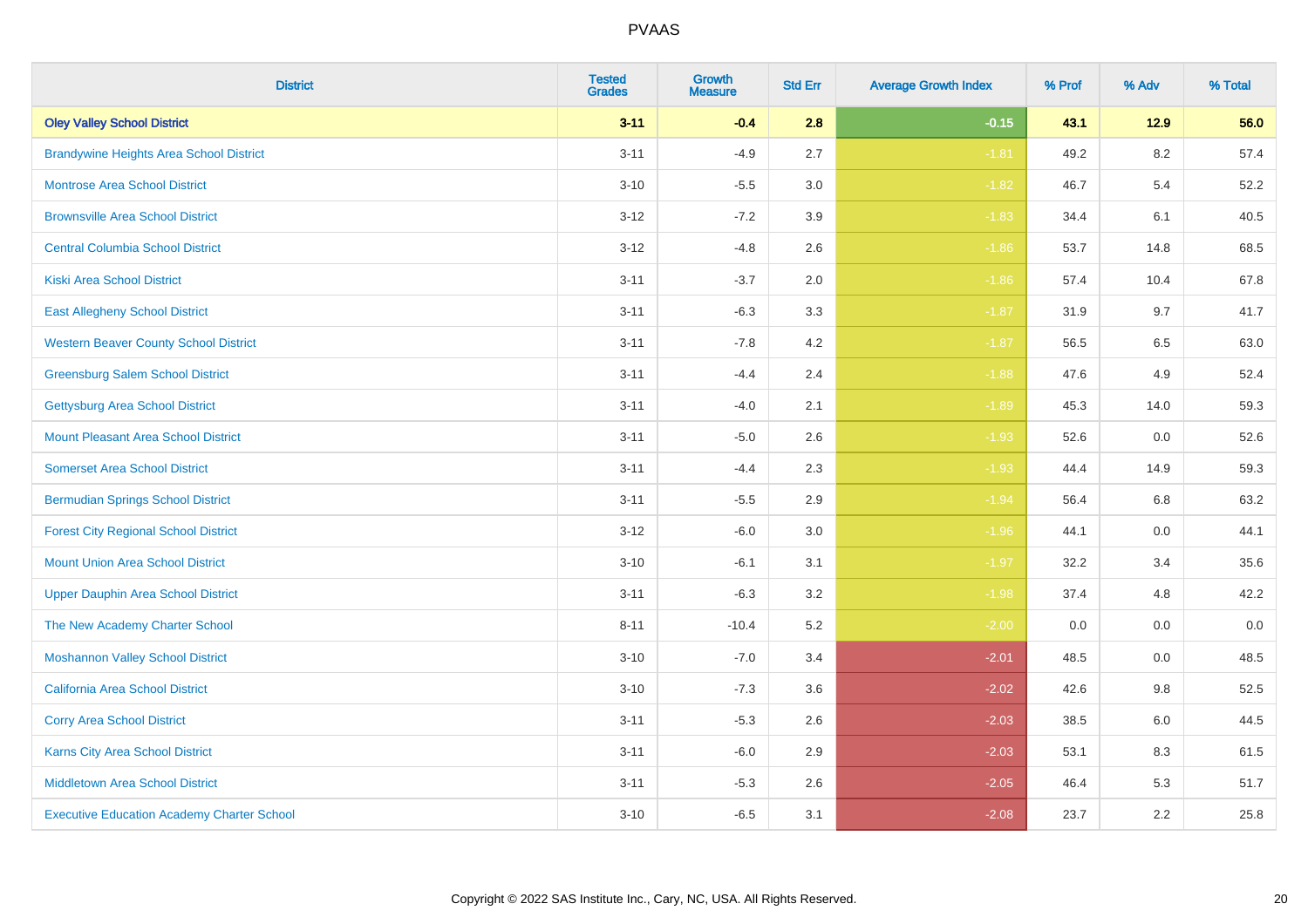| <b>District</b>                                 | <b>Tested</b><br><b>Grades</b> | Growth<br><b>Measure</b> | <b>Std Err</b> | <b>Average Growth Index</b> | % Prof | % Adv   | % Total  |
|-------------------------------------------------|--------------------------------|--------------------------|----------------|-----------------------------|--------|---------|----------|
| <b>Oley Valley School District</b>              | $3 - 11$                       | $-0.4$                   | 2.8            | $-0.15$                     | 43.1   | $12.9$  | 56.0     |
| <b>Williams Valley School District</b>          | $3 - 11$                       | $-7.3$                   | 3.4            | $-2.13$                     | 23.2   | 0.0     | 23.2     |
| <b>Aliquippa School District</b>                | $3 - 11$                       | $-9.0$                   | 4.2            | $-2.14$                     | 11.0   | 0.0     | 11.0     |
| <b>Crawford Central School District</b>         | $3 - 11$                       | $-4.7$                   | $2.2\,$        | $-2.15$                     | 40.6   | 10.5    | 51.1     |
| Susquehanna Township School District            | $3 - 12$                       | $-5.8$                   | 2.7            | $-2.17$                     | 36.0   | 5.6     | 41.6     |
| <b>Perkiomen Valley School District</b>         | $3 - 11$                       | $-3.5$                   | 1.6            | $-2.18$                     | 53.8   | 13.4    | 67.2     |
| <b>Benton Area School District</b>              | $3 - 10$                       | $-9.7$                   | 4.5            | $-2.18$                     | 43.2   | 5.4     | 48.6     |
| Jim Thorpe Area School District                 | $3 - 11$                       | $-5.8$                   | 2.7            | $-2.19$                     | 33.3   | 7.4     | 40.7     |
| <b>Keystone Education Center Charter School</b> | $3 - 12$                       | $-12.9$                  | 5.9            | $-2.19$                     | 28.0   | 0.0     | 28.0     |
| <b>Muncy School District</b>                    | $3 - 11$                       | $-8.1$                   | 3.7            | $-2.21$                     | 42.0   | $3.8\,$ | 45.8     |
| <b>West Middlesex Area School District</b>      | $3 - 10$                       | $-8.4$                   | 3.8            | $-2.21$                     | 34.9   | 2.8     | 37.6     |
| <b>York Co School Of Technology</b>             | $9 - 12$                       | $-3.8$                   | 1.7            | $-2.22$                     | 39.1   | 5.6     | 44.7     |
| <b>East Lycoming School District</b>            | $3 - 11$                       | $-6.0$                   | 2.7            | $-2.24$                     | 48.3   | 4.2     | 52.5     |
| <b>Windber Area School District</b>             | $3 - 11$                       | $-7.2$                   | 3.2            | $-2.24$                     | 55.4   | 7.2     | 62.6     |
| <b>Portage Area School District</b>             | $3 - 10$                       | $-8.1$                   | 3.6            | $-2.26$                     | 40.6   | 9.4     | $50.0\,$ |
| <b>Oxford Area School District</b>              | $3 - 11$                       | $-4.3$                   | 1.9            | $-2.26$                     | 41.3   | 8.0     | 49.3     |
| <b>Juniata County School District</b>           | $3 - 12$                       | $-4.9$                   | 2.1            | $-2.26$                     | 38.5   | 2.9     | 41.4     |
| <b>Indiana Area School District</b>             | $3 - 11$                       | $-5.3$                   | 2.3            | $-2.28$                     | 47.6   | 18.4    | 66.1     |
| South Williamsport Area School District         | $3 - 10$                       | $-5.7$                   | 2.5            | $-2.30$                     | 45.5   | 4.5     | 50.0     |
| Salisbury-Elk Lick School District              | $3 - 11$                       | $-13.5$                  | 5.9            | $-2.30$                     | 27.8   | 0.0     | 27.8     |
| <b>Upper Moreland Township School District</b>  | $3 - 11$                       | $-5.0$                   | 2.2            | $-2.31$                     | 57.9   | 4.0     | 61.9     |
| <b>Southmoreland School District</b>            | $3 - 11$                       | $-8.3$                   | 3.6            | $-2.32$                     | 56.8   | 7.2     | 64.0     |
| La Academia Partnership Charter School          | $6 - 11$                       | $-11.0$                  | 4.7            | $-2.34$                     | 6.8    | 0.0     | 6.8      |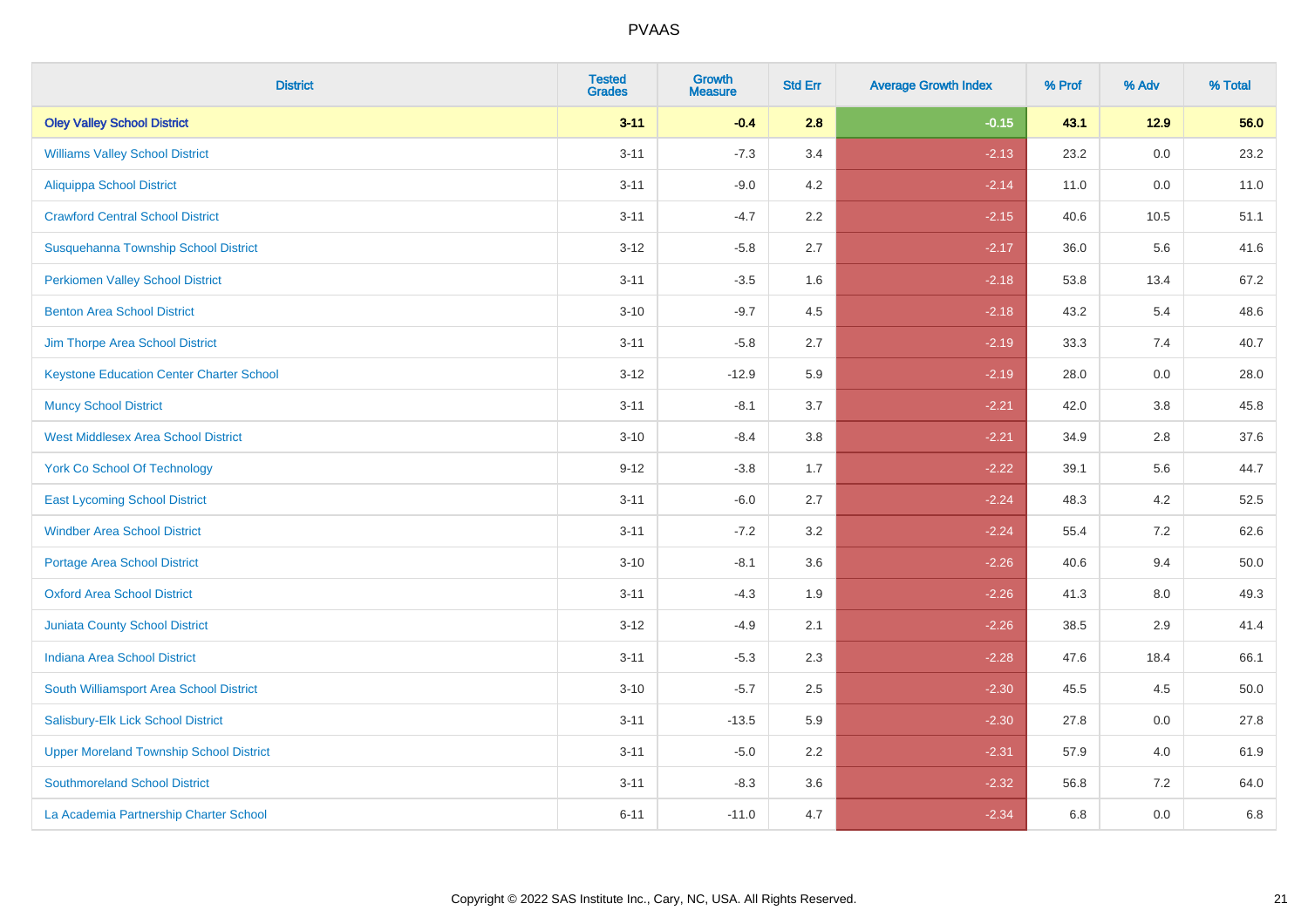| <b>District</b>                               | <b>Tested</b><br><b>Grades</b> | <b>Growth</b><br><b>Measure</b> | <b>Std Err</b> | <b>Average Growth Index</b> | % Prof | % Adv   | % Total |
|-----------------------------------------------|--------------------------------|---------------------------------|----------------|-----------------------------|--------|---------|---------|
| <b>Oley Valley School District</b>            | $3 - 11$                       | $-0.4$                          | 2.8            | $-0.15$                     | 43.1   | 12.9    | 56.0    |
| Jefferson-Morgan School District              | $3 - 10$                       | $-9.9$                          | 4.2            | $-2.35$                     | 43.8   | 4.2     | 47.9    |
| <b>Freedom Area School District</b>           | $3 - 11$                       | $-7.1$                          | 3.0            | $-2.37$                     | 43.8   | 4.2     | 47.9    |
| <b>Universal Audenried Charter School</b>     | $9 - 11$                       | $-5.8$                          | 2.4            | $-2.40$                     | 14.6   | $0.0\,$ | 14.6    |
| <b>Chartiers-Houston School District</b>      | $3 - 10$                       | $-8.6$                          | 3.5            | $-2.41$                     | 59.7   | 4.5     | 64.2    |
| <b>Farrell Area School District</b>           | $3 - 11$                       | $-10.4$                         | 4.3            | $-2.41$                     | 19.0   | 0.0     | 19.0    |
| <b>Yough School District</b>                  | $3 - 10$                       | $-6.6$                          | 2.7            | $-2.43$                     | 50.8   | 4.0     | 54.8    |
| <b>Innovative Arts Academy Charter School</b> | $6 - 11$                       | $-9.1$                          | 3.7            | $-2.44$                     | 9.5    | 0.0     | 9.5     |
| <b>Mohawk Area School District</b>            | $3 - 11$                       | $-7.5$                          | 3.1            | $-2.45$                     | 49.4   | 11.0    | 60.4    |
| <b>Sugar Valley Rural Charter School</b>      | $3 - 11$                       | $-11.0$                         | 4.5            | $-2.46$                     | 14.9   | 0.0     | 14.9    |
| <b>Keystone Central School District</b>       | $3 - 11$                       | $-5.1$                          | 2.0            | $-2.46$                     | 44.7   | 4.6     | 49.4    |
| <b>Mahanoy Area School District</b>           | $3 - 10$                       | $-9.0$                          | 3.6            | $-2.49$                     | 26.2   | 1.6     | 27.9    |
| <b>North Star School District</b>             | $3 - 11$                       | $-8.7$                          | 3.5            | $-2.51$                     | 47.8   | 6.0     | 53.7    |
| <b>Slippery Rock Area School District</b>     | $3 - 11$                       | $-6.3$                          | 2.5            | $-2.51$                     | 56.2   | 9.5     | 65.7    |
| <b>Blue Mountain School District</b>          | $3 - 10$                       | $-5.8$                          | 2.3            | $-2.56$                     | 46.6   | 8.5     | 55.1    |
| <b>Northwest Area School District</b>         | $3 - 10$                       | $-10.0$                         | $3.8\,$        | $-2.59$                     | 34.6   | $7.3$   | 41.8    |
| <b>Coatesville Area School District</b>       | $3 - 11$                       | $-4.4$                          | 1.7            | $-2.62$                     | 36.3   | 4.2     | 40.5    |
| <b>Dunmore School District</b>                | $3 - 11$                       | $-7.7$                          | 2.9            | $-2.62$                     | 34.0   | 7.2     | 41.2    |
| Northern Tioga School District                | $3 - 12$                       | $-7.5$                          | 2.8            | $-2.64$                     | 54.0   | 1.2     | 55.2    |
| <b>New Castle Area School District</b>        | $3 - 12$                       | $-6.4$                          | 2.4            | $-2.66$                     | 32.5   | 4.3     | 36.8    |
| <b>Pine Grove Area School District</b>        | $3 - 11$                       | $-7.7$                          | 2.9            | $-2.66$                     | 42.3   | 7.7     | 50.0    |
| <b>Harbor Creek School District</b>           | $3 - 11$                       | $-7.1$                          | 2.7            | $-2.67$                     | 48.8   | 15.2    | 64.0    |
| <b>Blairsville-Saltsburg School District</b>  | $3 - 11$                       | $-8.0$                          | 3.0            | $-2.68$                     | 37.3   | 7.0     | 44.3    |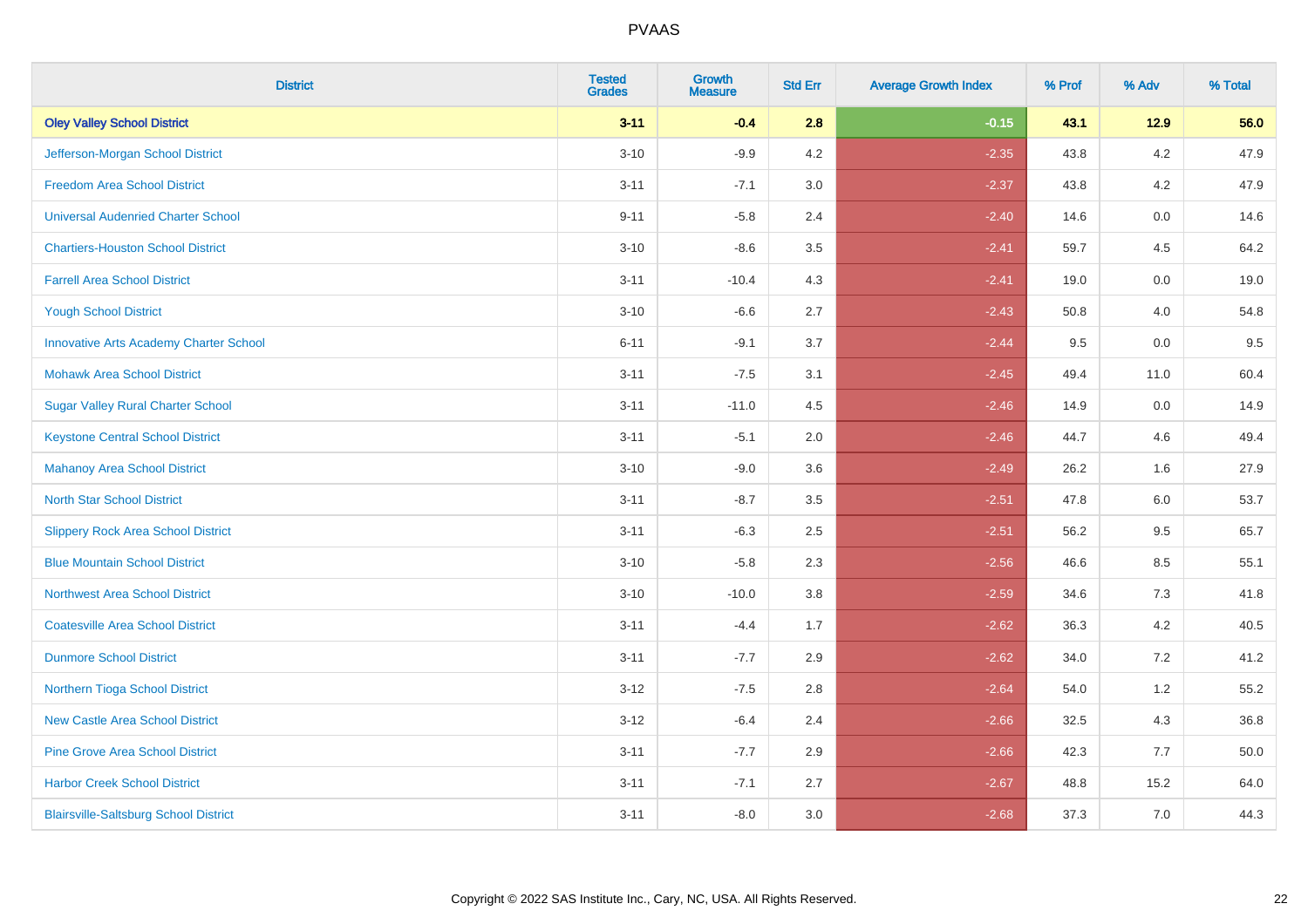| <b>District</b>                             | <b>Tested</b><br><b>Grades</b> | <b>Growth</b><br><b>Measure</b> | <b>Std Err</b> | <b>Average Growth Index</b> | % Prof | % Adv | % Total |
|---------------------------------------------|--------------------------------|---------------------------------|----------------|-----------------------------|--------|-------|---------|
| <b>Oley Valley School District</b>          | $3 - 11$                       | $-0.4$                          | 2.8            | $-0.15$                     | 43.1   | 12.9  | 56.0    |
| <b>South Allegheny School District</b>      | $3 - 11$                       | $-8.8$                          | 3.2            | $-2.70$                     | 40.5   | 0.0   | 40.5    |
| <b>Quakertown Community School District</b> | $3 - 12$                       | $-4.4$                          | 1.6            | $-2.70$                     | 56.5   | 10.0  | 66.6    |
| <b>Trinity Area School District</b>         | $3 - 11$                       | $-5.4$                          | 2.0            | $-2.71$                     | 48.3   | 11.8  | 60.1    |
| <b>Propel Charter School-Montour</b>        | $3 - 10$                       | $-10.7$                         | 3.9            | $-2.71$                     | 13.7   | 0.0   | 13.7    |
| <b>Forest Hills School District</b>         | $3 - 11$                       | $-7.3$                          | 2.7            | $-2.74$                     | 41.1   | 13.7  | 54.8    |
| <b>Highlands School District</b>            | $3 - 11$                       | $-7.4$                          | 2.7            | $-2.76$                     | 44.4   | 3.7   | 48.2    |
| <b>Redbank Valley School District</b>       | $3 - 11$                       | $-9.5$                          | 3.4            | $-2.77$                     | 31.5   | 4.9   | 36.4    |
| <b>Carlisle Area School District</b>        | $3 - 11$                       | $-5.3$                          | 1.9            | $-2.81$                     | 54.0   | 6.3   | 60.3    |
| <b>Carmichaels Area School District</b>     | $3 - 10$                       | $-9.3$                          | 3.3            | $-2.81$                     | 35.1   | 1.4   | 36.5    |
| Nazareth Area School District               | $3 - 11$                       | $-4.7$                          | 1.7            | $-2.82$                     | 59.2   | 9.9   | 69.0    |
| <b>Northern Potter School District</b>      | $3 - 12$                       | $-13.1$                         | 4.6            | $-2.84$                     | 37.5   | 0.0   | 37.5    |
| <b>Propel Charter School-Homestead</b>      | $3 - 11$                       | $-11.7$                         | 4.1            | $-2.84$                     | 15.9   | 0.0   | 15.9    |
| <b>Union City Area School District</b>      | $3-12$                         | $-10.2$                         | 3.6            | $-2.87$                     | 42.9   | 3.2   | 46.0    |
| <b>Rochester Area School District</b>       | $3 - 11$                       | $-13.2$                         | 4.6            | $-2.89$                     | 19.5   | 1.3   | 20.8    |
| <b>Conneaut School District</b>             | $3 - 12$                       | $-7.5$                          | 2.6            | $-2.91$                     | 38.4   | 7.4   | 45.8    |
| <b>Easton Area School District</b>          | $3 - 12$                       | $-4.1$                          | 1.4            | $-2.91$                     | 39.9   | 4.0   | 43.9    |
| <b>Penn Hills School District</b>           | $3 - 11$                       | $-7.6$                          | 2.6            | $-2.94$                     | 33.1   | 0.7   | 33.8    |
| <b>North East School District</b>           | $3 - 11$                       | $-9.3$                          | 3.1            | $-3.02$                     | 62.6   | 14.4  | 77.0    |
| <b>Pittsburgh School District</b>           | $3 - 11$                       | $-3.3$                          | 1.1            | $-3.04$                     | 33.9   | 8.2   | 42.1    |
| Philadelphia Academy Charter School         | $3 - 11$                       | $-8.9$                          | 2.9            | $-3.04$                     | 50.5   | 2.9   | 53.4    |
| <b>Palisades School District</b>            | $3 - 11$                       | $-8.7$                          | 2.8            | $-3.06$                     | 53.8   | 6.7   | 60.5    |
| <b>Dubois Area School District</b>          | $3 - 11$                       | $-6.2$                          | 2.0            | $-3.07$                     | 50.9   | 13.4  | 64.3    |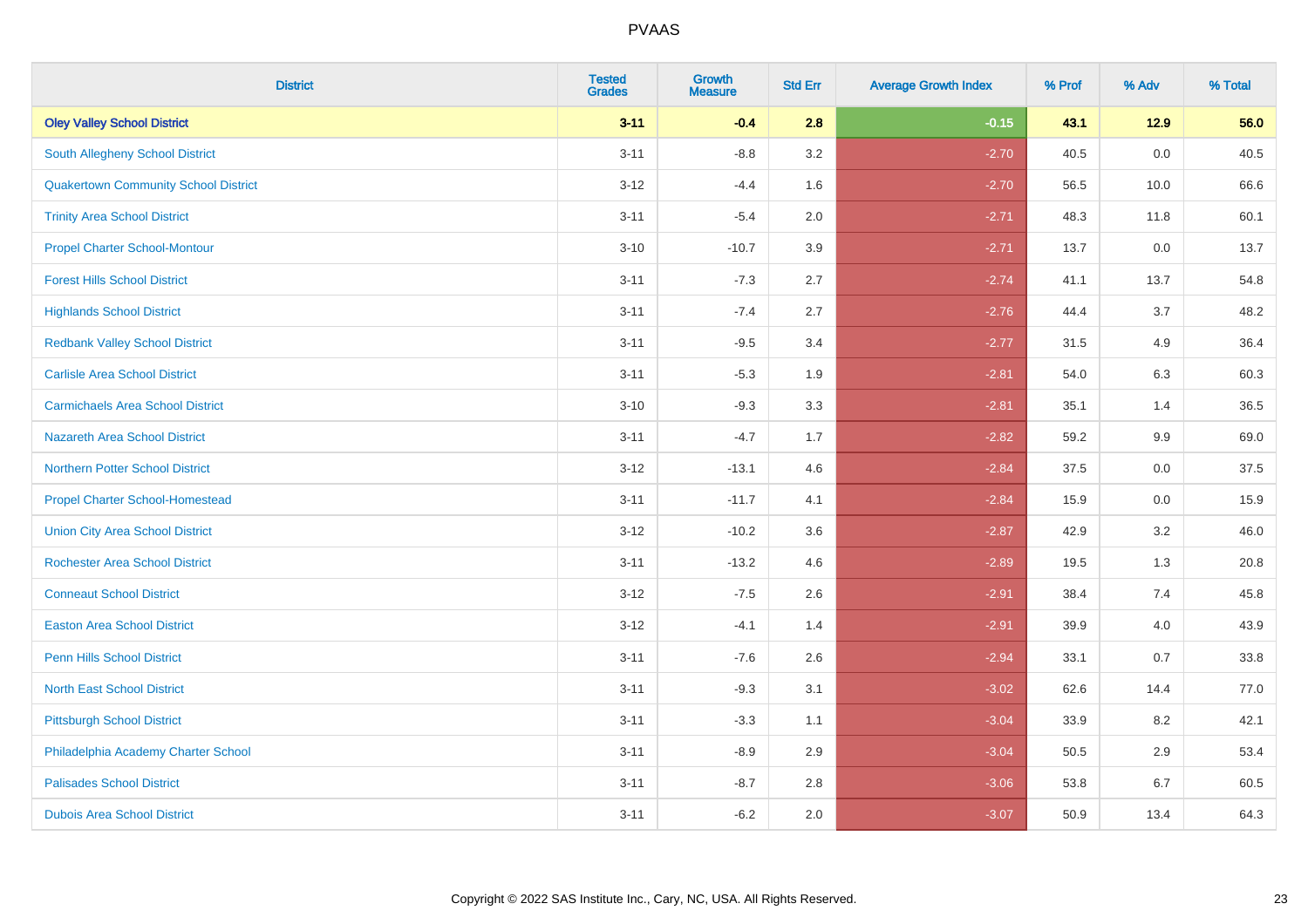| <b>District</b>                               | <b>Tested</b><br><b>Grades</b> | <b>Growth</b><br><b>Measure</b> | <b>Std Err</b> | <b>Average Growth Index</b> | % Prof | % Adv  | % Total |
|-----------------------------------------------|--------------------------------|---------------------------------|----------------|-----------------------------|--------|--------|---------|
| <b>Oley Valley School District</b>            | $3 - 11$                       | $-0.4$                          | 2.8            | $-0.15$                     | 43.1   | $12.9$ | 56.0    |
| <b>Wallenpaupack Area School District</b>     | $3 - 11$                       | $-7.1$                          | 2.3            | $-3.09$                     | 40.8   | 2.4    | 43.1    |
| <b>Boyertown Area School District</b>         | $3 - 11$                       | $-4.7$                          | 1.5            | $-3.17$                     | 55.2   | 11.3   | 66.5    |
| <b>Waynesboro Area School District</b>        | $3 - 12$                       | $-6.1$                          | 1.9            | $-3.20$                     | 50.0   | 6.8    | 56.8    |
| <b>Tamaqua Area School District</b>           | $3 - 12$                       | $-8.2$                          | 2.5            | $-3.24$                     | 44.5   | 1.9    | 46.4    |
| Maritime Academy Charter School               | $3 - 10$                       | $-11.4$                         | 3.5            | $-3.29$                     | 15.2   | 0.0    | 15.2    |
| <b>Neshannock Township School District</b>    | $3 - 10$                       | $-9.7$                          | 2.9            | $-3.34$                     | 62.4   | 5.6    | 67.9    |
| <b>Steelton-Highspire School District</b>     | $3 - 11$                       | $-11.8$                         | 3.5            | $-3.40$                     | 14.5   | 0.0    | 14.5    |
| <b>Elizabeth Forward School District</b>      | $3 - 11$                       | $-8.4$                          | 2.4            | $-3.41$                     | 51.7   | 4.0    | 55.7    |
| <b>Interboro School District</b>              | $3 - 12$                       | $-7.3$                          | 2.1            | $-3.43$                     | 46.6   | 4.8    | 51.4    |
| <b>Williamsburg Community School District</b> | $3 - 11$                       | $-14.3$                         | 4.1            | $-3.48$                     | 28.3   | 0.0    | 28.3    |
| <b>Penn-Delco School District</b>             | $3 - 11$                       | $-6.8$                          | 1.9            | $-3.51$                     | 46.6   | 3.2    | 49.8    |
| <b>Milton Area School District</b>            | $3 - 11$                       | $-8.7$                          | 2.5            | $-3.52$                     | 45.4   | 6.9    | 52.3    |
| <b>Moniteau School District</b>               | $3 - 11$                       | $-11.8$                         | 3.3            | $-3.56$                     | 50.0   | 6.3    | 56.3    |
| <b>Clearfield Area School District</b>        | $3 - 10$                       | $-9.4$                          | 2.6            | $-3.56$                     | 43.0   | 3.1    | 46.1    |
| <b>Ridgway Area School District</b>           | $3 - 11$                       | $-14.5$                         | 4.1            | $-3.56$                     | 49.0   | 9.8    | 58.8    |
| <b>Berwick Area School District</b>           | $3 - 11$                       | $-9.3$                          | 2.6            | $-3.59$                     | 42.1   | 5.5    | 47.6    |
| Johnsonburg Area School District              | $3 - 11$                       | $-14.1$                         | 3.9            | $-3.62$                     | 54.0   | 4.6    | 58.6    |
| Propel Charter School - Braddock Hills        | $3 - 11$                       | $-13.6$                         | 3.6            | $-3.81$                     | 9.7    | 1.6    | 11.3    |
| Northern Lehigh School District               | $3-12$                         | $-10.4$                         | 2.7            | $-3.82$                     | 28.0   | 9.3    | 37.3    |
| <b>Bradford Area School District</b>          | $3-12$                         | $-9.3$                          | 2.4            | $-3.87$                     | 45.8   | 8.3    | 54.2    |
| <b>Marion Center Area School District</b>     | $3 - 10$                       | $-12.0$                         | 3.1            | $-3.87$                     | 33.7   | 1.1    | 34.8    |
| <b>Minersville Area School District</b>       | $3 - 11$                       | $-14.4$                         | 3.7            | $-3.90$                     | 39.3   | 3.3    | 42.6    |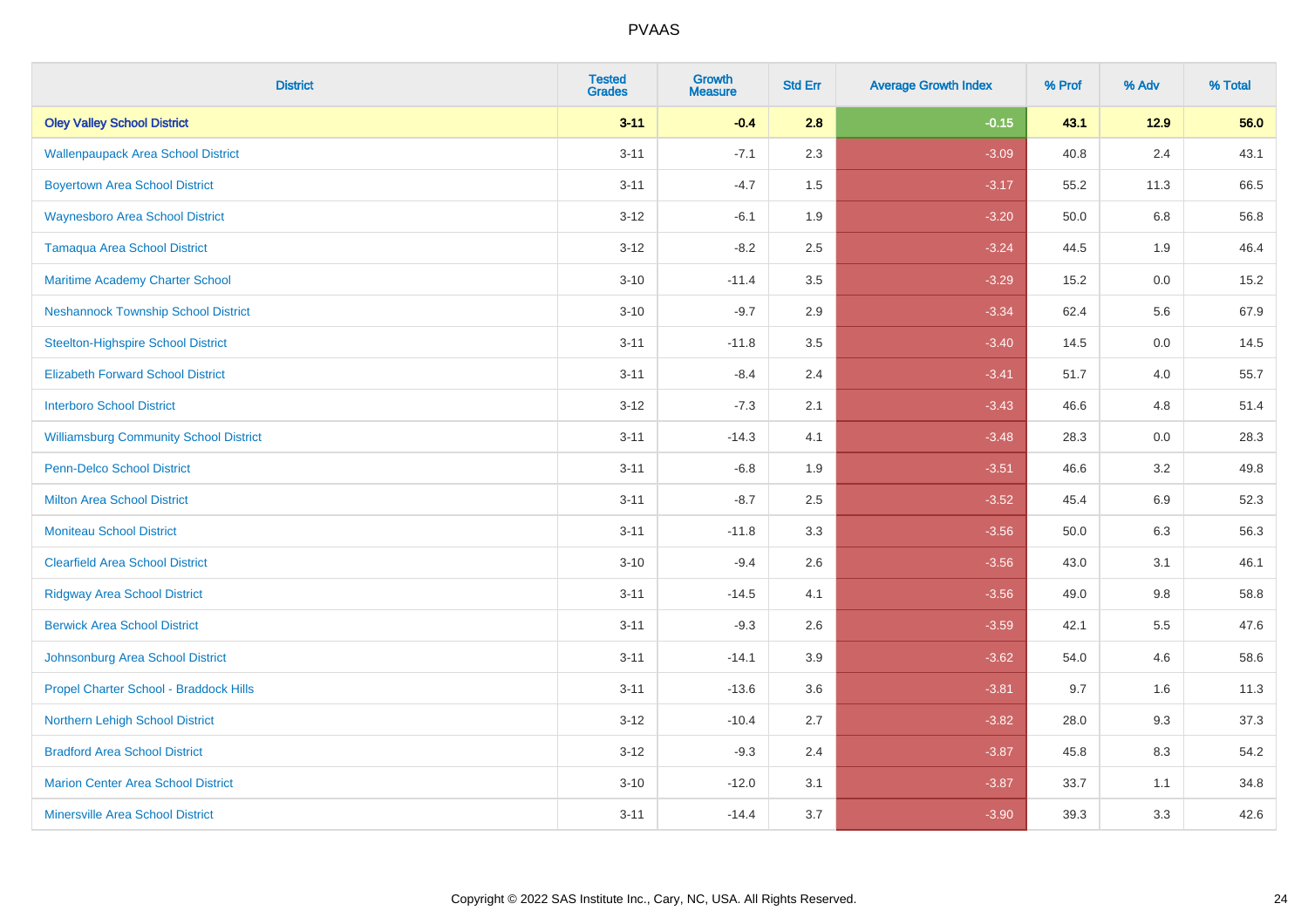| <b>District</b>                                | <b>Tested</b><br><b>Grades</b> | Growth<br><b>Measure</b> | <b>Std Err</b> | <b>Average Growth Index</b> | % Prof | % Adv   | % Total |
|------------------------------------------------|--------------------------------|--------------------------|----------------|-----------------------------|--------|---------|---------|
| <b>Oley Valley School District</b>             | $3 - 11$                       | $-0.4$                   | 2.8            | $-0.15$                     | 43.1   | $12.9$  | 56.0    |
| Southern Huntingdon County School District     | $3 - 11$                       | $-12.9$                  | 3.2            | $-3.98$                     | 32.5   | 2.5     | 35.0    |
| <b>Big Spring School District</b>              | $3 - 11$                       | $-9.8$                   | 2.4            | $-4.00$                     | 38.6   | 8.9     | 47.5    |
| Catasauqua Area School District                | $3 - 12$                       | $-12.1$                  | 3.0            | $-4.00$                     | 36.8   | $7.6\,$ | 44.3    |
| <b>Avonworth School District</b>               | $3 - 10$                       | $-12.6$                  | 3.1            | $-4.01$                     | 59.8   | 4.6     | 64.4    |
| <b>Wellsboro Area School District</b>          | $3 - 11$                       | $-12.4$                  | 3.0            | $-4.11$                     | 49.2   | 11.9    | 61.1    |
| Columbia-Montour AVTS                          | $9 - 10$                       | $-12.5$                  | 3.0            | $-4.16$                     | 22.3   | 0.6     | 22.9    |
| Jefferson County-Dubois AVTS                   | $9 - 11$                       | $-16.2$                  | 3.9            | $-4.16$                     | 23.0   | 0.0     | 23.0    |
| <b>West Mifflin Area School District</b>       | $3 - 12$                       | $-12.3$                  | 2.9            | $-4.22$                     | 39.7   | 10.3    | 50.0    |
| <b>South Park School District</b>              | $3 - 11$                       | $-11.3$                  | 2.7            | $-4.23$                     | 53.5   | 13.7    | 67.3    |
| Southern Tioga School District                 | $3 - 11$                       | $-11.5$                  | 2.7            | $-4.25$                     | 47.8   | 6.4     | 54.3    |
| <b>Butler Area School District</b>             | $3 - 11$                       | $-6.5$                   | 1.5            | $-4.26$                     | 42.5   | 9.4     | 51.9    |
| Lampeter-Strasburg School District             | $3 - 12$                       | $-8.6$                   | 2.0            | $-4.33$                     | 55.1   | 9.8     | 64.8    |
| <b>Annville-Cleona School District</b>         | $3 - 12$                       | $-12.1$                  | 2.7            | $-4.46$                     | 34.9   | $7.8\,$ | 42.6    |
| <b>Penns Manor Area School District</b>        | $3 - 12$                       | $-17.0$                  | 3.7            | $-4.52$                     | 29.7   | 3.1     | 32.8    |
| <b>Riverside Beaver County School District</b> | $3 - 11$                       | $-14.0$                  | 3.0            | $-4.64$                     | 49.4   | 8.8     | 58.2    |
| <b>Frazier School District</b>                 | $3 - 11$                       | $-17.2$                  | 3.7            | $-4.70$                     | 37.1   | 1.6     | 38.7    |
| <b>Tulpehocken Area School District</b>        | $3 - 12$                       | $-13.7$                  | 2.8            | $-4.81$                     | 36.7   | 2.8     | 39.4    |
| <b>Tacony Academy Charter School</b>           | $3 - 11$                       | $-14.7$                  | 3.0            | $-4.82$                     | 22.4   | 1.8     | 24.1    |
| <b>Bucks County Technical High School</b>      | $9 - 10$                       | $-12.0$                  | 2.5            | $-4.84$                     | 35.9   | 3.2     | 39.2    |
| Schuylkill Haven Area School District          | $3 - 11$                       | $-15.3$                  | 3.1            | $-4.87$                     | 49.7   | 2.4     | 52.1    |
| Southern Columbia Area School District         | $3 - 11$                       | $-14.6$                  | 3.0            | $-4.92$                     | 55.0   | 4.0     | 59.0    |
| <b>Titusville Area School District</b>         | $3 - 11$                       | $-13.2$                  | 2.6            | $-4.99$                     | 43.2   | 4.8     | 48.0    |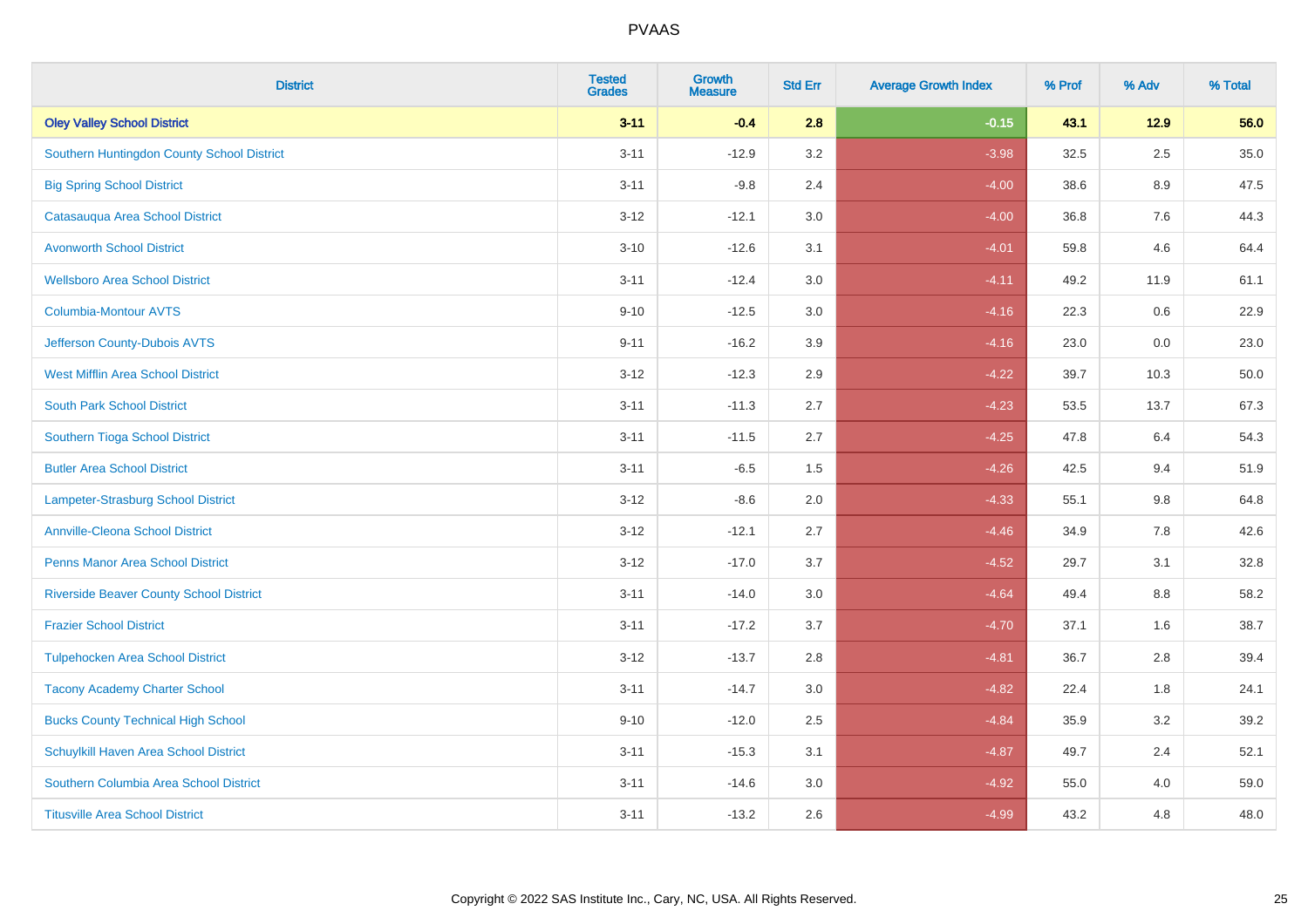| <b>District</b>                              | <b>Tested</b><br><b>Grades</b> | <b>Growth</b><br><b>Measure</b> | <b>Std Err</b> | <b>Average Growth Index</b> | % Prof | % Adv | % Total |
|----------------------------------------------|--------------------------------|---------------------------------|----------------|-----------------------------|--------|-------|---------|
| <b>Oley Valley School District</b>           | $3 - 11$                       | $-0.4$                          | 2.8            | $-0.15$                     | 43.1   | 12.9  | 56.0    |
| <b>Plum Borough School District</b>          | $3 - 11$                       | $-11.3$                         | 2.2            | $-5.19$                     | 51.1   | 9.0   | 60.1    |
| <b>Mastery Charter School - Gratz Campus</b> | $7 - 10$                       | $-23.9$                         | 4.5            | $-5.29$                     | 2.9    | 0.0   | 2.9     |
| <b>Southern Fulton School District</b>       | $3 - 11$                       | $-23.7$                         | 4.4            | $-5.37$                     | 34.2   | 10.5  | 44.7    |
| <b>Exeter Township School District</b>       | $3 - 11$                       | $-10.4$                         | 1.9            | $-5.44$                     | 50.6   | 2.7   | 53.3    |
| <b>Solanco School District</b>               | $3 - 11$                       | $-11.0$                         | 2.0            | $-5.55$                     | 41.6   | 4.5   | 46.1    |
| <b>Springfield Township School District</b>  | $3 - 11$                       | $-18.9$                         | 3.2            | $-5.88$                     | 62.6   | 3.6   | 66.3    |
| <b>Abington School District</b>              | $3 - 10$                       | $-11.5$                         | 1.9            | $-6.00$                     | 56.2   | 11.6  | 67.8    |
| <b>Ringgold School District</b>              | $3 - 11$                       | $-14.7$                         | 2.4            | $-6.04$                     | 41.5   | 7.9   | 49.4    |
| <b>Lawrence County CTC</b>                   | $10 - 11$                      | $-21.7$                         | 3.6            | $-6.05$                     | 19.8   | 0.0   | 19.8    |
| Lackawanna Trail School District             | $3 - 10$                       | $-21.7$                         | 3.5            | $-6.20$                     | 38.5   | 1.5   | 40.0    |
| Mifflinburg Area School District             | $3 - 11$                       | $-15.8$                         | 2.5            | $-6.30$                     | 42.4   | 4.0   | 46.4    |
| <b>Curwensville Area School District</b>     | $3 - 11$                       | $-27.9$                         | 4.1            | $-6.72$                     | 42.5   | 4.1   | 46.6    |
| <b>Bristol Township School District</b>      | $3 - 11$                       | $-13.9$                         | 2.0            | $-7.05$                     | 31.0   | 3.7   | 34.7    |
| <b>Northwestern School District</b>          | $3 - 11$                       | $-24.9$                         | 3.5            | $-7.13$                     | 42.6   | 2.9   | 45.6    |
| <b>Chambersburg Area School District</b>     | $3 - 11$                       | $-9.5$                          | 1.3            | $-7.20$                     | 42.7   | 8.6   | 51.4    |
| Philipsburg-Osceola Area School District     | $3 - 11$                       | $-24.8$                         | 3.3            | $-7.43$                     | 19.7   | 2.6   | 22.4    |
| <b>Hatboro-Horsham School District</b>       | $3 - 11$                       | $-12.8$                         | 1.7            | $-7.47$                     | 45.6   | 7.2   | 52.8    |
| <b>Owen J Roberts School District</b>        | $3 - 11$                       | $-12.3$                         | 1.6            | $-7.61$                     | 57.0   | 11.9  | 69.0    |
| <b>Norristown Area School District</b>       | $3 - 12$                       | $-12.8$                         | 1.6            | $-7.98$                     | 23.5   | 2.3   | 25.7    |
| <b>West Side CTC</b>                         | $9 - 10$                       | $-37.4$                         | 4.3            | $-8.64$                     | 8.8    | 0.0   | 8.8     |
| <b>Shikellamy School District</b>            | $3 - 10$                       | $-22.3$                         | 2.5            | $-8.92$                     | 33.3   | 6.1   | 39.5    |
| <b>Erie City School District</b>             | $3 - 12$                       | $-14.5$                         | 1.6            | $-9.26$                     | 25.4   | 3.0   | 28.4    |